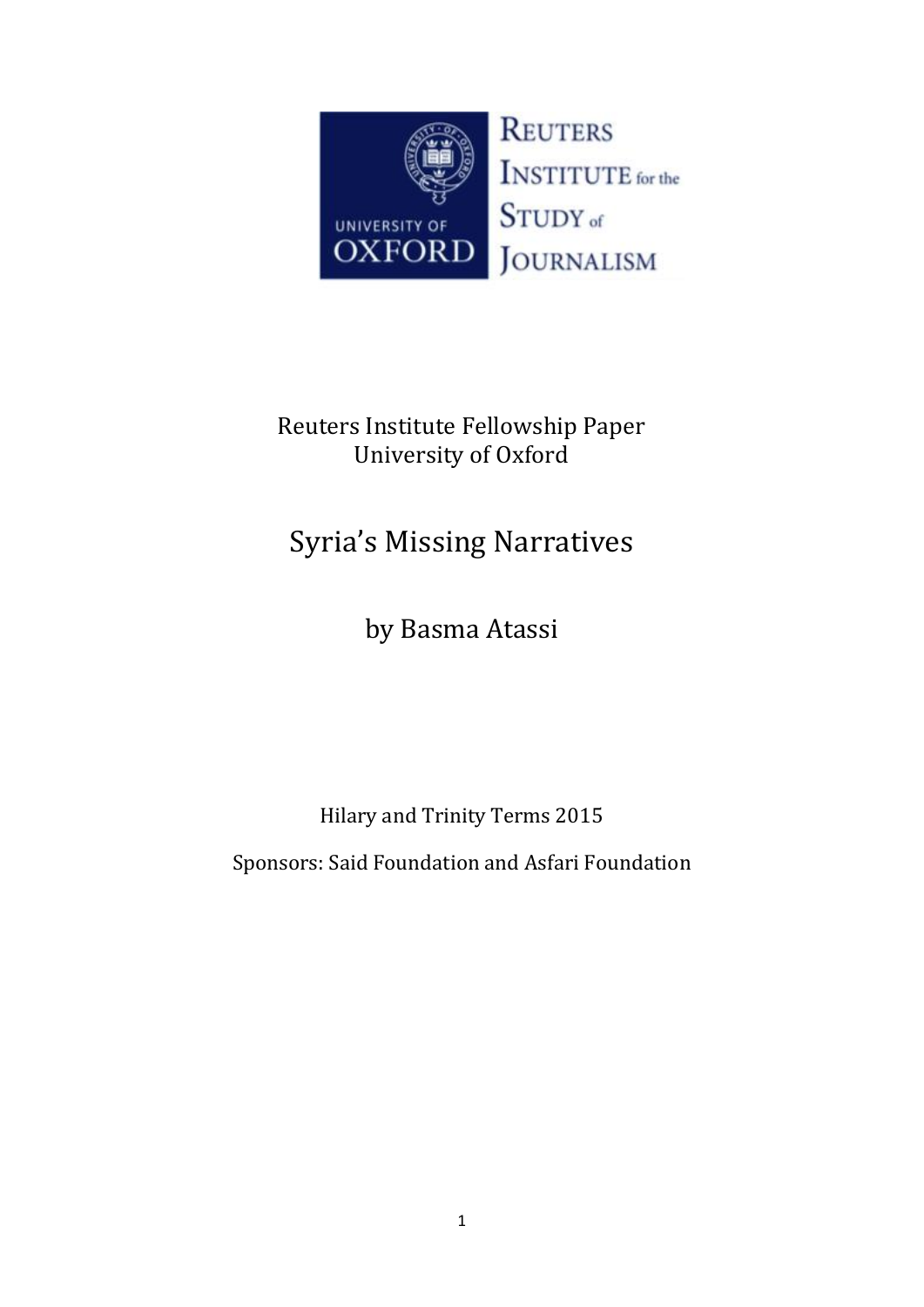# **Acknowledgements**

First of all, I would like to express my thanks to the Asfari Foundation, the Said Foundation and the Reuters Institute for the Study of Journalism for selecting me as a fellow and giving me the opportunity to study in one of the top educational institutions in the world.

This fellowship has been a once in a life-time opportunity for me.

I would also like to express my gratitude to Dr James Painter for his meticulous supervision and enthusiastically engaging conversations over my thesis.

My utmost gratitude goes to my father, who, before passing away earlier this year, told me that I can be anyone I aspire to be; my mother for the unconditional love and support; and Saleh, my loving husband for his patience and encouragement.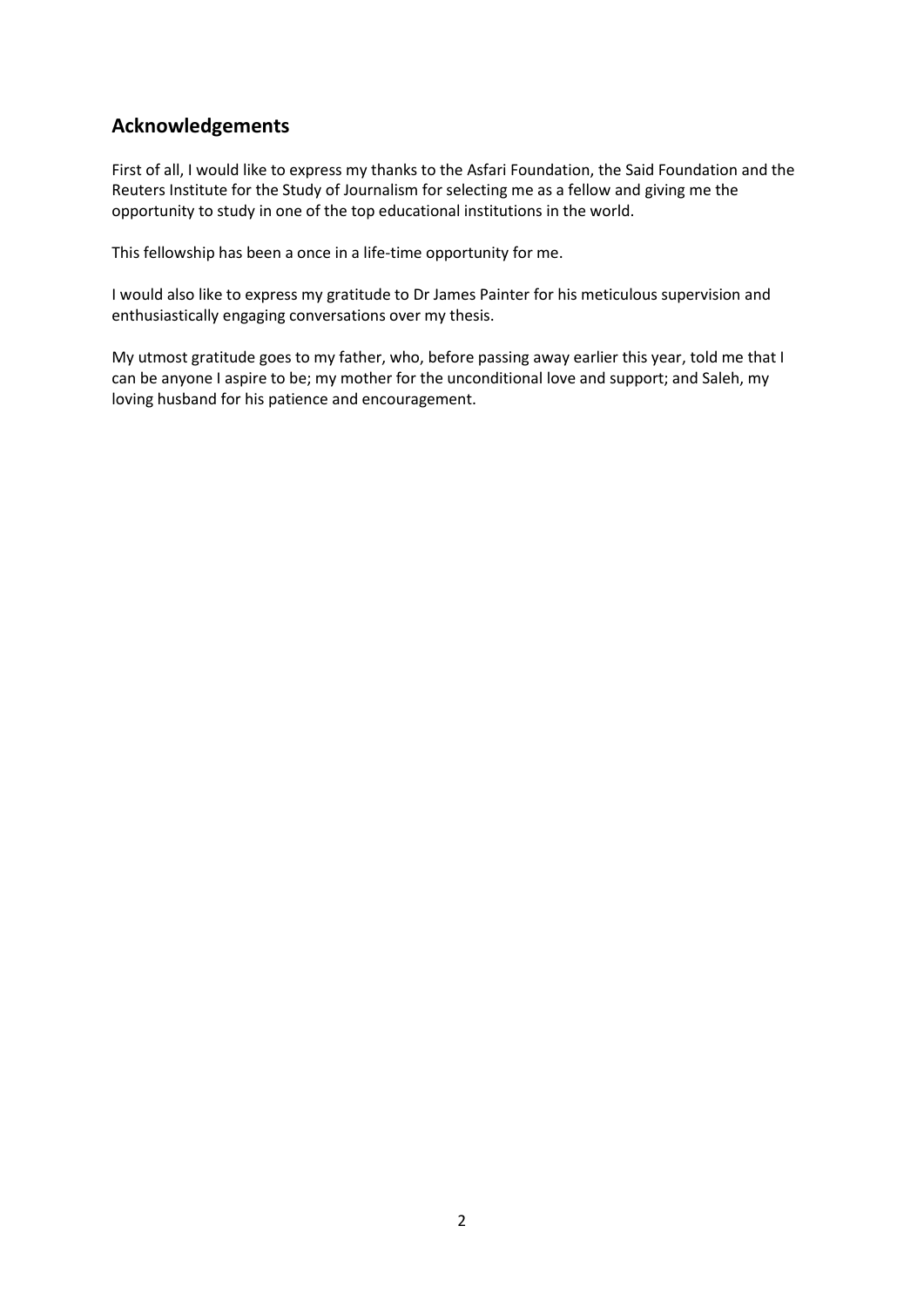# **Table of contents:**

- 1. [Introduction](https://docs.google.com/document/d/1J9VG09KHBLbvlTM6NR1W2B6qlBOzqCaf0kRKaIP4JKc/edit#heading=h.c933stw82sl7)
- 2. [Syria and the media](https://docs.google.com/document/d/1J9VG09KHBLbvlTM6NR1W2B6qlBOzqCaf0kRKaIP4JKc/edit#heading=h.fftnaygoeakz)
- 3. [Civil Society/Local actors](https://docs.google.com/document/d/1J9VG09KHBLbvlTM6NR1W2B6qlBOzqCaf0kRKaIP4JKc/edit#heading=h.f4kd4fudsap0)
- 4. [Hungry for peace](https://docs.google.com/document/d/1J9VG09KHBLbvlTM6NR1W2B6qlBOzqCaf0kRKaIP4JKc/edit#heading=h.6lws8s9y8mff)
- 5. [War journalism](https://docs.google.com/document/d/1J9VG09KHBLbvlTM6NR1W2B6qlBOzqCaf0kRKaIP4JKc/edit#heading=h.2dbbj5g45q25)
- 6. [Peace Journalism Model](https://docs.google.com/document/d/1J9VG09KHBLbvlTM6NR1W2B6qlBOzqCaf0kRKaIP4JKc/edit#heading=h.7j6rwgg92fas)
- 7. [Case study](https://docs.google.com/document/d/1J9VG09KHBLbvlTM6NR1W2B6qlBOzqCaf0kRKaIP4JKc/edit#heading=h.r23u55qb3mk) of Barzeh
- 8. [Conclusion](https://docs.google.com/document/d/1J9VG09KHBLbvlTM6NR1W2B6qlBOzqCaf0kRKaIP4JKc/edit#heading=h.ds8ayga7zc0q)
- Appendix Media Coverage of Barzeh

[Bibliography](https://docs.google.com/document/d/1J9VG09KHBLbvlTM6NR1W2B6qlBOzqCaf0kRKaIP4JKc/edit#heading=h.m8y7buyjonns)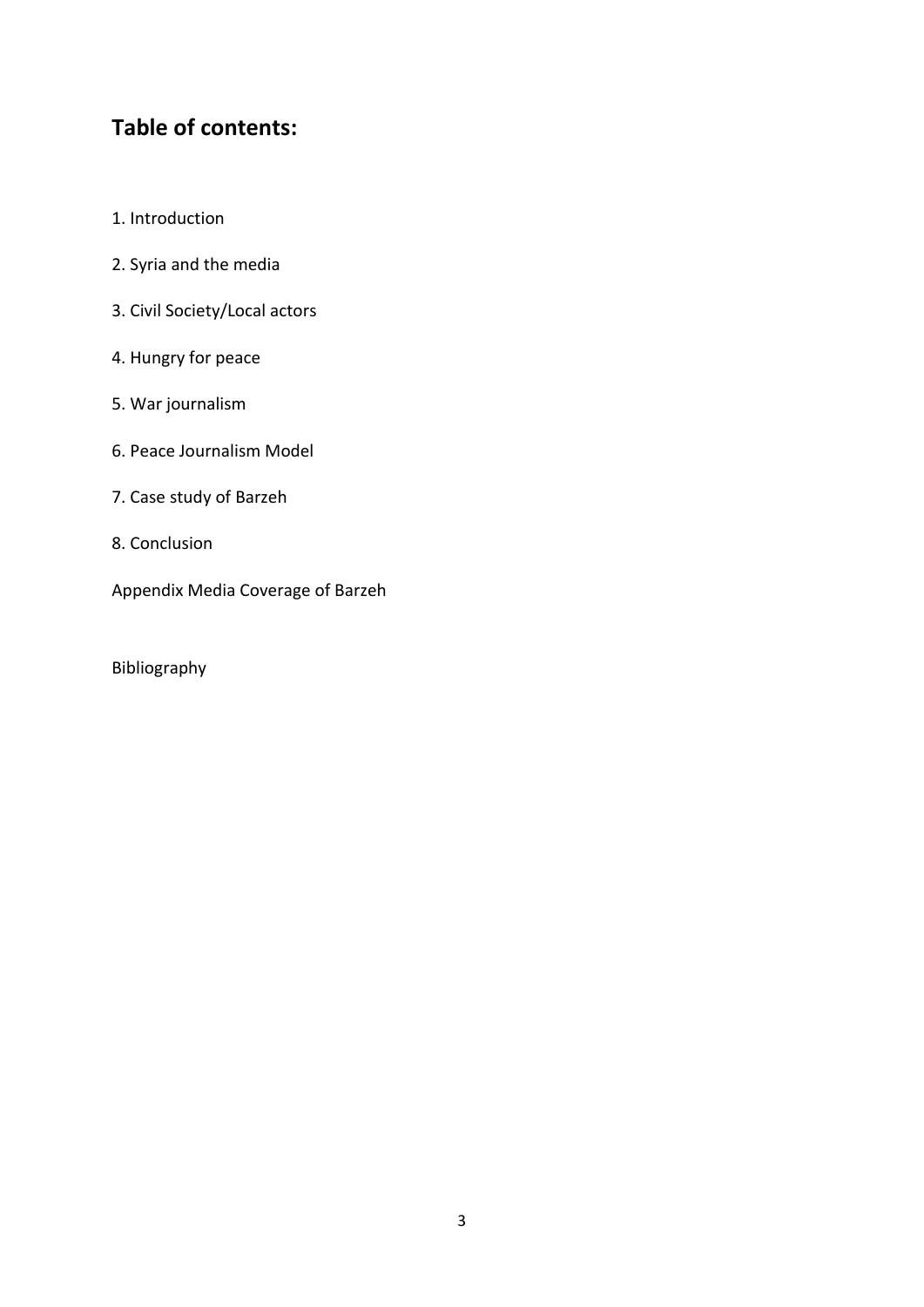## **1. Introduction**

*"There is no voice louder than the voice of the battle. Everything for the sake of the battle… Opinions are oppressed for the sake of the battle."* 

*Egyptian Poet Ahmed Fouad Nagm*

The conflict in Syria is the worst conflict since WWII. There are at least two dozen countries involved in the fighting there. The humanitarian and security situation continue to deteriorate, with the death toll now topping 500,000 and over half of the population displaced. The bloody episodes and terrible tragedies over the past five years have cast a shadow on the local initiatives that were having an impact on the lives of thousands of residents. Reconciliation initiatives seem only to attract media attention when and if there is an international involvement. Local and active social actors have been marginalised by the media at the expense of high-level officials and active participants in the fighting who relay defiant and uncompromising messages from the country.

Social actors have been powerful in their community, but failing to express extreme, stereotypical, violent or confrontational views, they have been neglected by both national and international media. If reported, they would have possibly provided a deeper understanding of the intricate tapestry of various communities and the complexity of the conflict along non-religious lines. But more crucially, the wider context and positive instances of connectedness could have shed light on the dynamics and social forces which have kept Syrian communities interwoven.

In this paper, I explore the reasons that have led to the media marginalisation of civil society actors and locally based initiatives. The case study of the town of Barzeh, which endured brutal unrest and battles and thereafter witnessed a peace process, provides an insight into how local, regional and international media outlets used a war framing when covering the reconciliation initiative, including by largely ignoring the participants in the peace deal.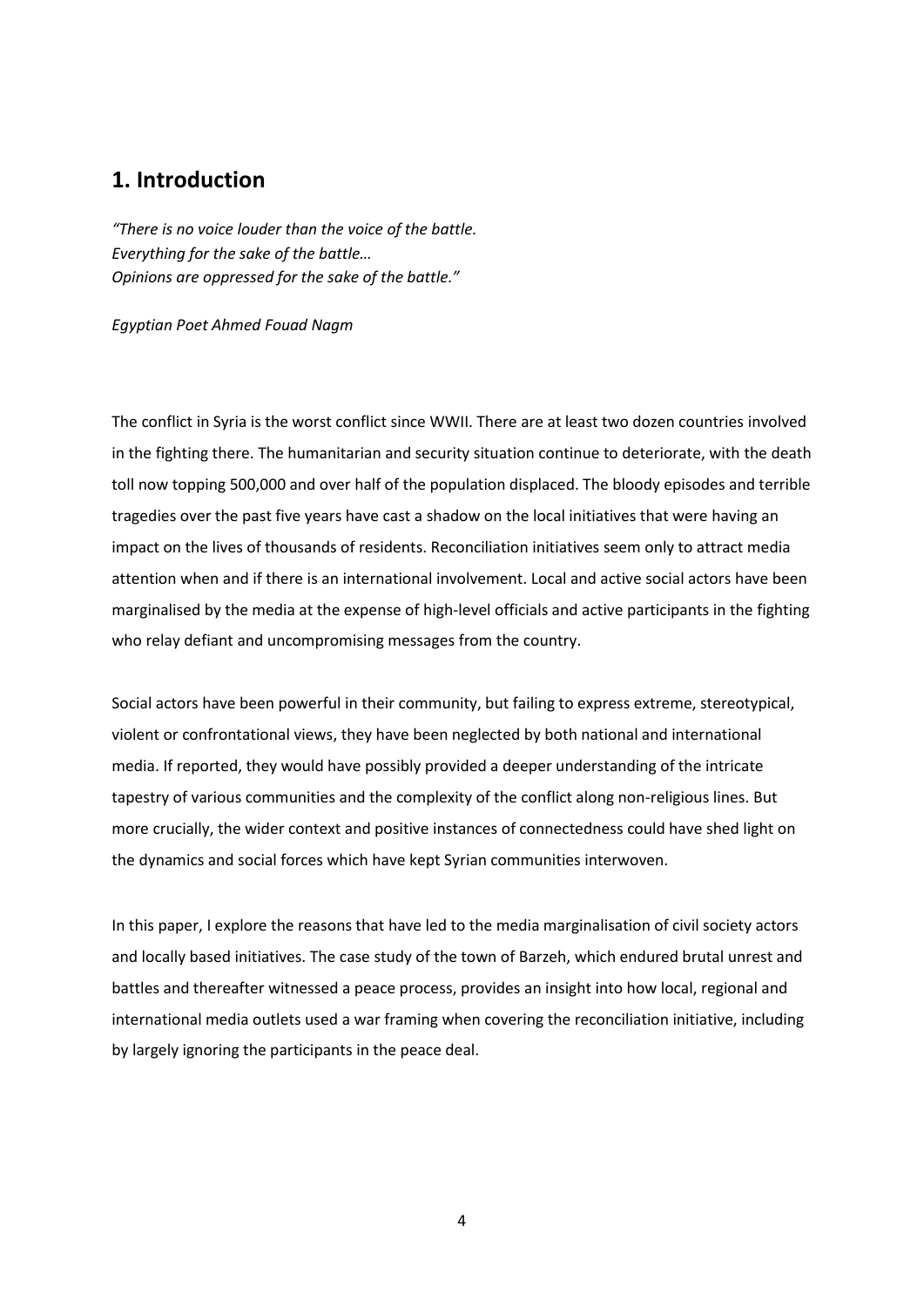## **2. Syria and the media**

Drenched in blood, being swayed from side to side by a group of young men screaming "God is great" under the raining bullets, the body of deceased Mahmoud Jawabra was the first horrifying footage to appear from Syria in decades. Jawabra is widely believed to be the first casualty of the uprising against the regime of President Bashar al-Assad in March 2011. Security forces killed him during a protest in the southern province of Deraa.

In a country that was once considered one of the most stable countries in a rather turbulent Middle East, March 2011 was a historical turning point for Syria. It was when thousands of Syrian people took to the streets to protest against a five-decade-old dictatorial rule, inspired by protests elsewhere in the Arab World. The regime of Assad responded with a brutal crackdown. In just the first eight weeks of the uprising, more than 1,000 protesters were killed (Al Jazeera English; 2011). Thousands of protest organisers and participants were arrested (Shadid; 2011).

From the early days of the revolution, the regime took several measures to control the flow of information outside the country. The bureaus of international news agencies in the capital, Damascus, were forced to shut down, and journalists were kicked out, while others were intimidated and arrested. Meanwhile, local media, which had predominantly been either controlled or sponsored by the government, adopted a blind eye strategy throughout most of the first year of the uprising. The regular morning aerobics segment or the "explore Syria's nature" programme were never interrupted by reports of protests or blood spilling in the streets of raging towns. The first time Syrian TV acknowledged the presence of a mass gathering in the capital was six weeks into the uprising, when the anchor of the news bulletin announced these were not protesters but worshippers gathering to thank God for the rainfall (Zaman al-Wasel, 2011). Dark humour is how that television moment was described.

To fight the information blackout, dozens of ordinary civilians, mostly with little to no media experience, found themselves compelled to document the protests and the ensuing crackdown. They captured low-resolution photos and shot shaky videos using their mobile phones that were then circulated on social media and picked up by journalists to be published in regional and international outlets. Reporters also reached out to activists to interview by Skype or satellite phones about the conditions on the ground.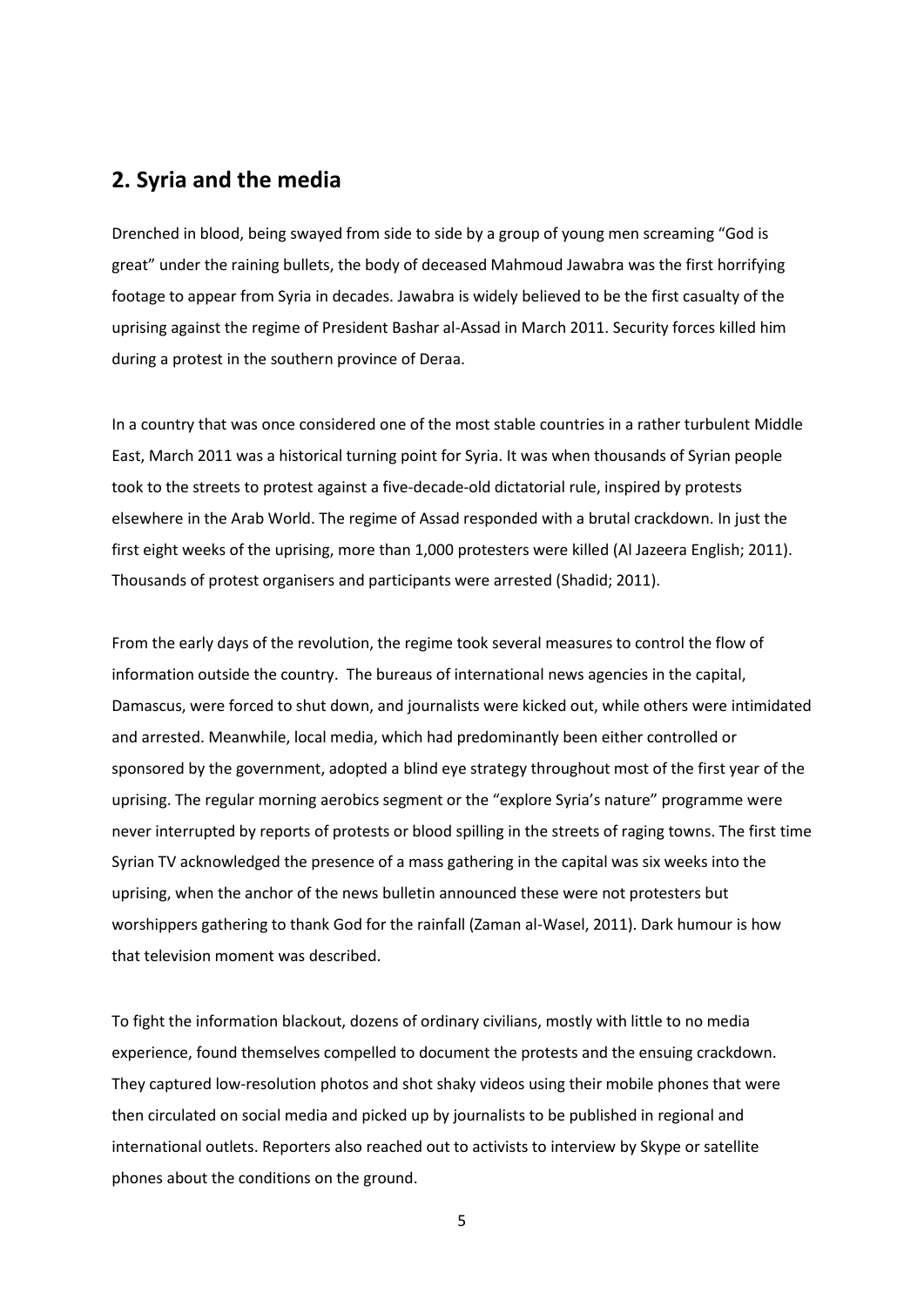In short, an exceptional amount of what the outside world knows—or thinks it knows—about what was happening in the country came from content circulated by activists on social networks (Lynch, Freelon, Sean; 2014). When Assad troops began using heavy machinery, activists showed the world what was happening in the country in real time using video streaming services such as Livestream and Bambuser[1]. The footage was used by several international news organisations including Al Jazeera, CNN, the BBC and Sky News. Bambuser, which -by the company's estimates- had been used by up to 200 activists in the country within a year, was blocked by the Syrian government in February 2012 (Devereaux; 2012). But activists always found a way around the blackout by using new services and methods to deliver their messages.

The uprising started taking an even bloodier turn when many of those opposing Assad took up arms to fight back against the crackdown, and dozens of army personnel defected to join the ranks of the dissidents. The defections, dozens of them, were filmed and uploaded to YouTube. So were the formation of new rebel battalions by the defectors and novice fighters (Atassi; 2012). The violence reached new levels in 2012. Activists were now transmitting to the world massacres, intense battles, artillery shelling and aerial bombardment.

The majority of international media networks found themselves compelled to change the branding of what was happening in Syria from "The Syrian uprising/Revolution" to "the Syrian civil war". What was happening in the country did fit the widely accepted political science definition of a civil war as 1,000 combat deaths a year (Melvin, Singer; 1980). By the end of 2011, over 5,000 people were killed in the crackdown and the fighting.

Now five years on, the humanitarian and security situation in Syria continue to deteriorate. Assad's warplanes continue to bombard residential areas in towns under the control of the opposition and kill dozens of civilians daily. Self-declared jihadists continue to terrorise activists, and the world, by kidnapping and beheading those they do not agree with. Thousands of civilians live in areas besieged by warriors, struggling to feed themselves.

Through the surge of violence, however, demonstrations were still underway in relatively safe areas but only when the fighting or the shelling toned down in flashpoint areas. More importantly, there was a rise of civil society initiatives and informal organisations. Informal localised peace deals and reconciliation initiatives meant to ease people's lives during the conflict were up and running.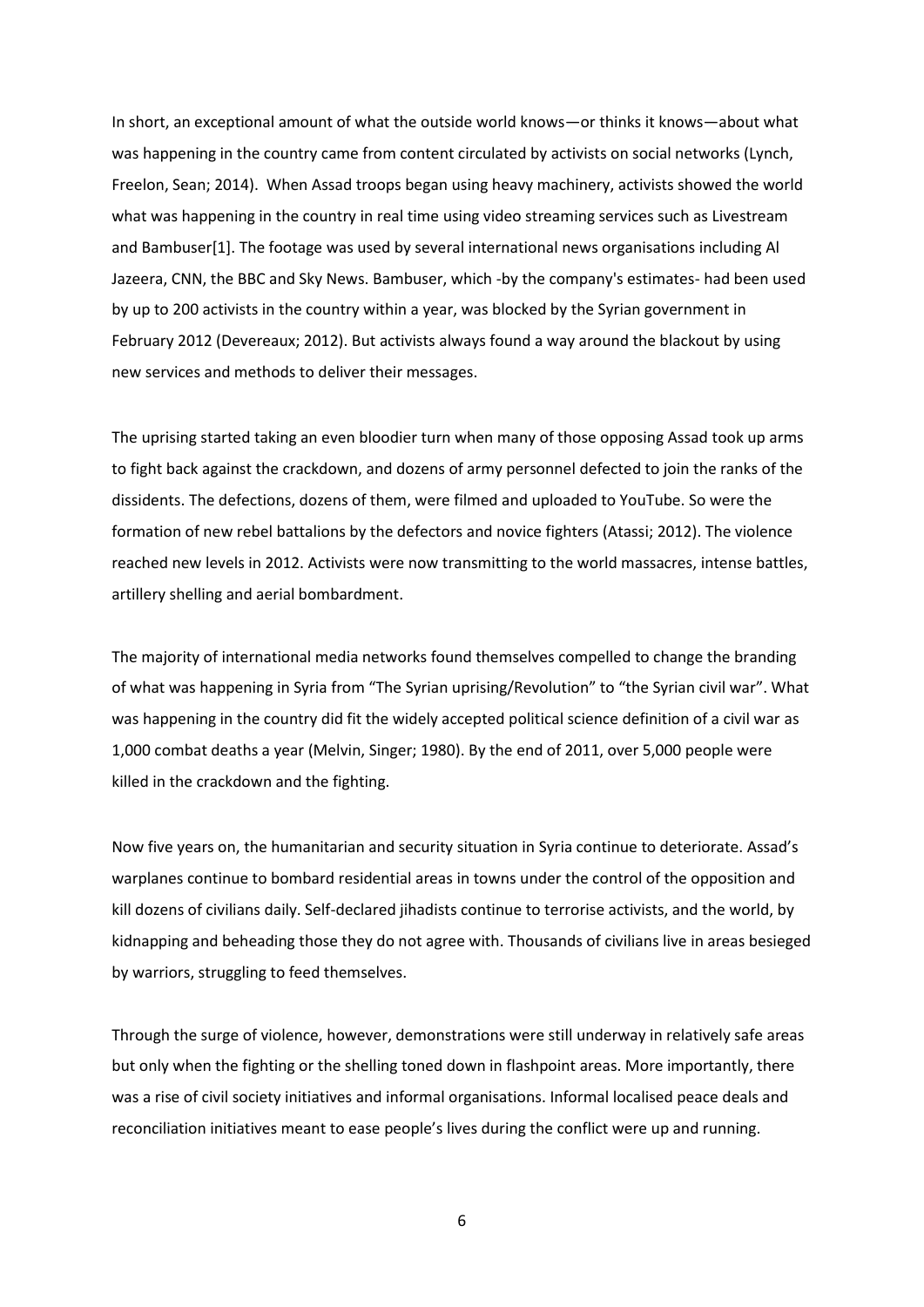A study by the London School of Economics located more than 35 reconciliation initiatives in the country between 2011 and 2014 (Turkmani, Kaldor et al; 2014). However, these initiatives that would affect the lives of thousands of residents of areas seldom dominated the news. Peace initiatives would only get extensive media coverage if there were a prominent international involvement, like the Geneva conferences and talks in Moscow.

Peace deals on the ground were spearheaded by civil society groups, with the support of influential social actors. The upsurge of these entities was a remarkable development for a country where most of civil society groups had been either banned or controlled by the government. No groups with political or advocacy agenda were allowed to operate inside the country (Ahmado; 2013). However, when the uprising erupted in Syria 2011, the power of the state became contested, paving the way for an awakening of civil society on all levels.

However, local and active social actors were marginalised by the media at the expense of high-level officials and active participants in the fighting who relayed defiant and uncompromising messages from the country. They were neglected by both national and international media for failing to express extreme and stereotypical views. Shedding the light on their work and ideas would have possibly provided a better understanding of forces that kept communities together and of the wider conflict along non-religious non-sectarian lines.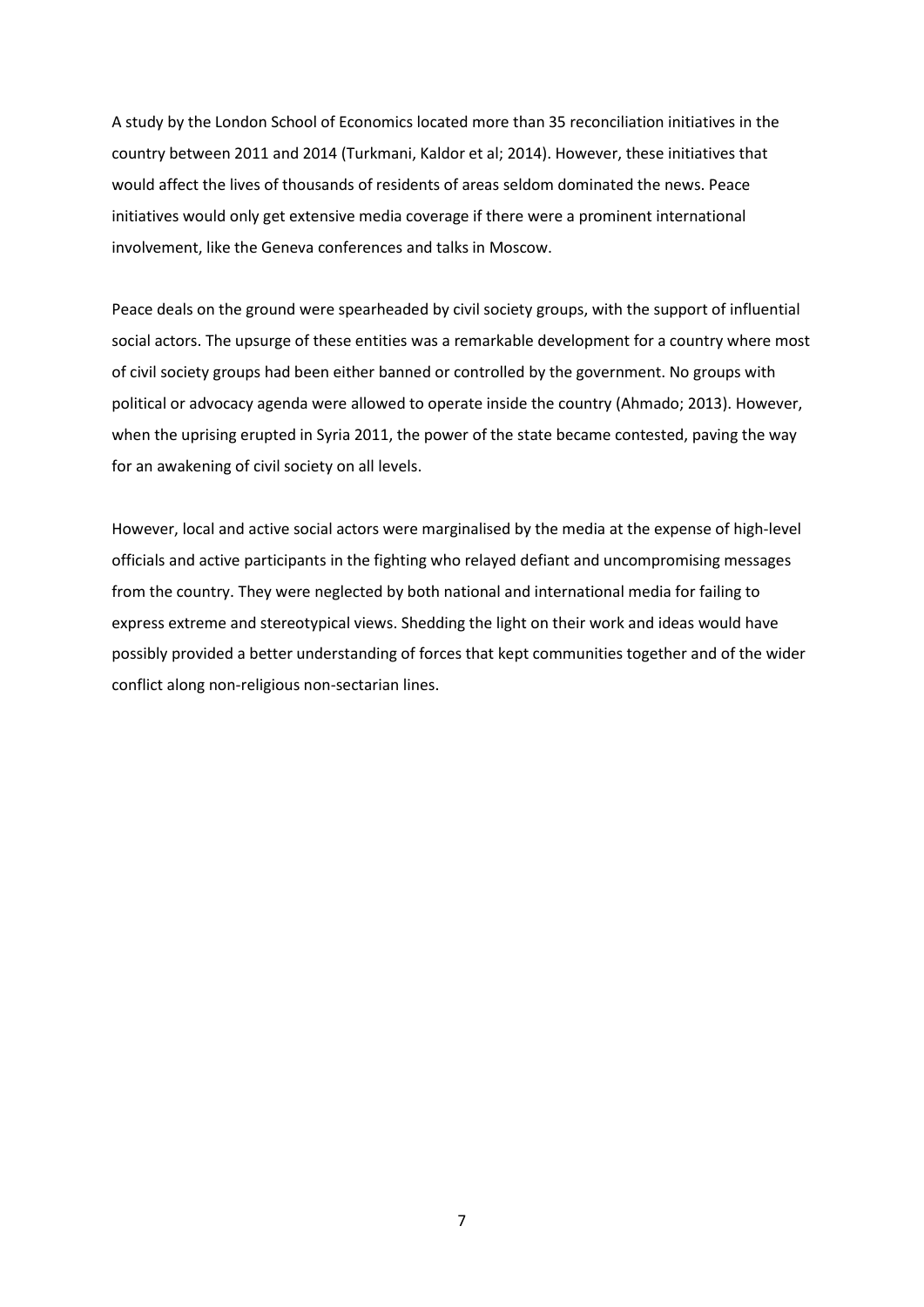# **3. Civil Society/Local actors**

The years 2011 and 2012, in particular, witnessed the emergence of political truth-telling into the public sphere. People who once operated in the shadows were now setting up organisations in broad daylight. Informal local coordination groups blossomed. They delivered a variety of new activities, especially to people or areas considered hostile to the regime of Assad. At often a considerable personal risk, they set up field hospitals and provided educational and other services to Syrians in need. They also reported to foreign media and NGOs on the human rights situation (Boseman, 2012). "In every town or village that fell out of Assad's control, small civil society groups are working tirelessly to lay the foundations for democracy, justice and a pluralistic society," Syrian journalist Hania Mourtada (2015) wrote:

"Young people, in particular, are determined to show the world that they can build solid institutions from scratch and reinstate order in opposition-controlled towns. Centres concerned with women's rights and women's well-being have opened their doors, offering language courses to illiterate women and useful marketable skills to the young. Subversive graffiti, revolutionary pamphlets, magazines and radio stations, groups offering psycho-social support and makeshift hospitals are all initiatives made possible by Syria's new and burgeoning civil society."

More crucially, these groups have benefited from the breakdown of the repressive security authority in many areas and have come together with the traditional leaderships to become important players in brokering and supporting local peace deals and reconciliation initiatives meant to ease people's lives during the conflict.

A recent survey of Civil Society groups in rebel-held areas counted as many as 80 groups in the five main rebel-held or contested provinces (Aleppo, Idlib, Deir az-Zor, Raqqa and Hama). "The civil councils have been playing a key communicative role between the armed groups and the local community on one side, and the armed groups and the mediators trying to broker ceasefires," the authors of the report said (Haspeslagh and Yousuf; 2015).

#### The research into the work of civil society found that these groups

"embodied a strong potential for positive change inspired by the notions of justice, equality, freedom, democracy and citizenship. The emergence of civil society has already contributed to containing the process of fragmentation along ethnic, sectarian, political and ideological lines, and continued to do so today despite the prevailing climate of violence." (Haspeslagh and Yousuf; 2015)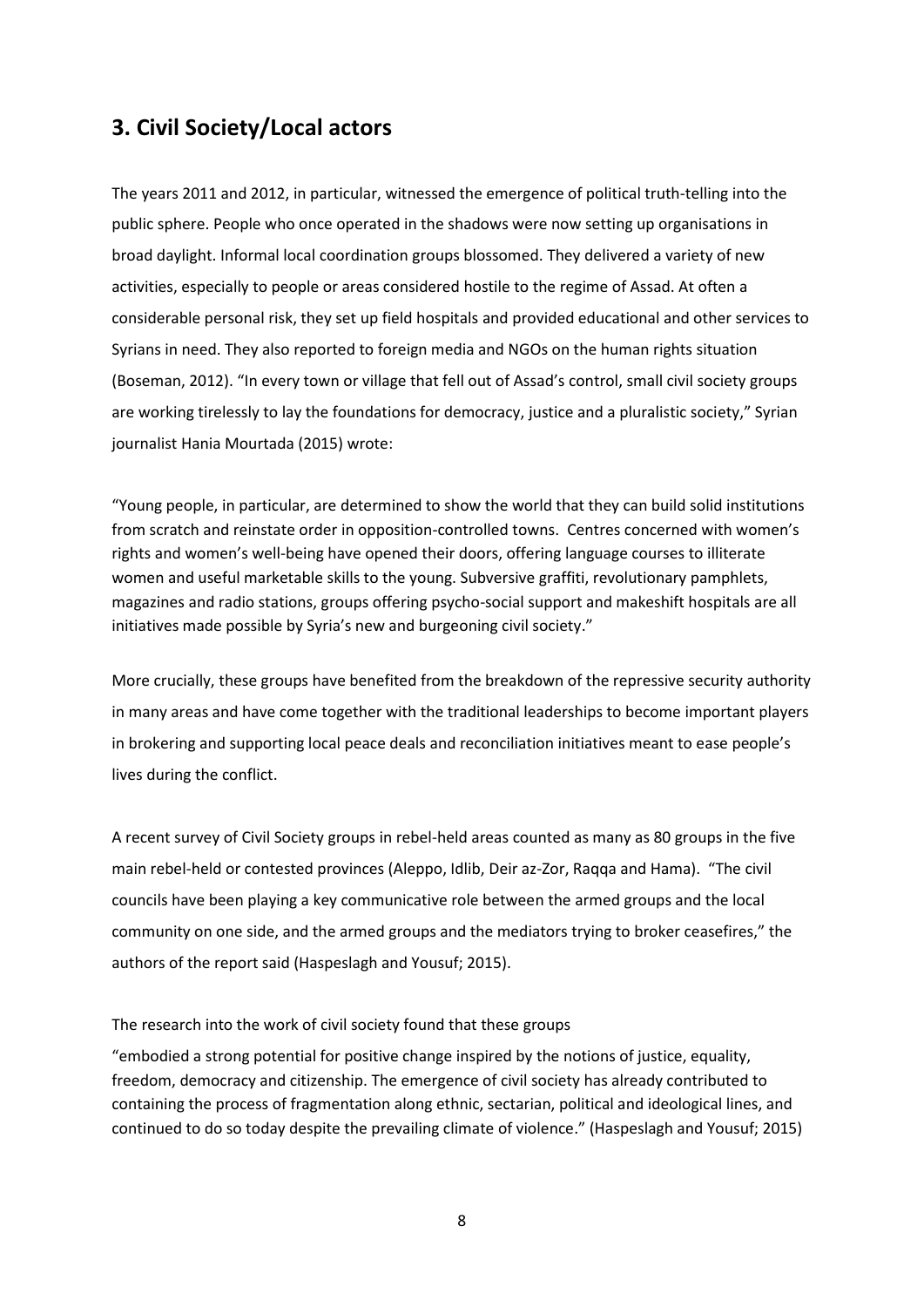In addition to the councils, religious figures, professionals (such as medics and teachers) and technocrats have all played an instrumental role in shaping community relations, existing as powerful actors and change agents that maintained peace-building efforts at a grassroots level. Traders and local businessmen who fear yet more destruction to their businesses became increasingly engaged in the brokering of local deals or in exerting pressure to armed groups to accept ceasefires (Turkmani, Kaldor et al; 2014). These actors supported civil society initiatives that reject political polarisation and armed victories.

Muslim and Christian figures, aware of what moves and motivates people on a social and spiritual level and well informed of the needs of the people, have carried out successful peacebuilding interventions. In 2013, for example, following tit-for-tat kidnappings between the Sunni and minority Christian community in the city of Qusair in Homs province, Father Paulo's visit to the then rebeldominated city was essential for mending relations between the communities. Father Paulo slept at the Sunni rebel's headquarters and had dinners with them. "Tensions dramatically eased," resident and activist Hadi al-Abdullah recalls. Pictures of the respected figure were circulated on social media. The kidnapped on both sides were released thereafter.

In Yabroud, a town in the suburbs of Damascus, grassroots civil society organisations and local religious actors played a crucial role in making sure the Sunni and Christian communities - which are almost equal in size in the town - continued to coexist peacefully despite the raging violence between government troops and rebels, increased presence of religious extremist elements within the rebels, and the steep decline in economic resources in the city.

An instance where regional and international media clearly downplayed the religious coexistence, and the role of religious figures in favour of coverage of inter-communal aggression committed by extremist elements was clearly visible after February 2014, when a group of self-declared jihadists stormed one of the historically most important churches in the country. The extremist group dismantled and broke into pieces the crucifix perched on top of the building and destroyed the sacred statues decorating the interior (Fisk 2014). The incident went viral in both Arabic and Western media. Dozens of articles spoke of "sectarian strife" between Muslims and Christians and warned of "Christians facing extinction" in the multi-religious town. Much of the media reports focused on the attacks and persecution of the Christian community in Yabroud and neglected to mention that the town's two main churches had remained open to Christian worshippers for the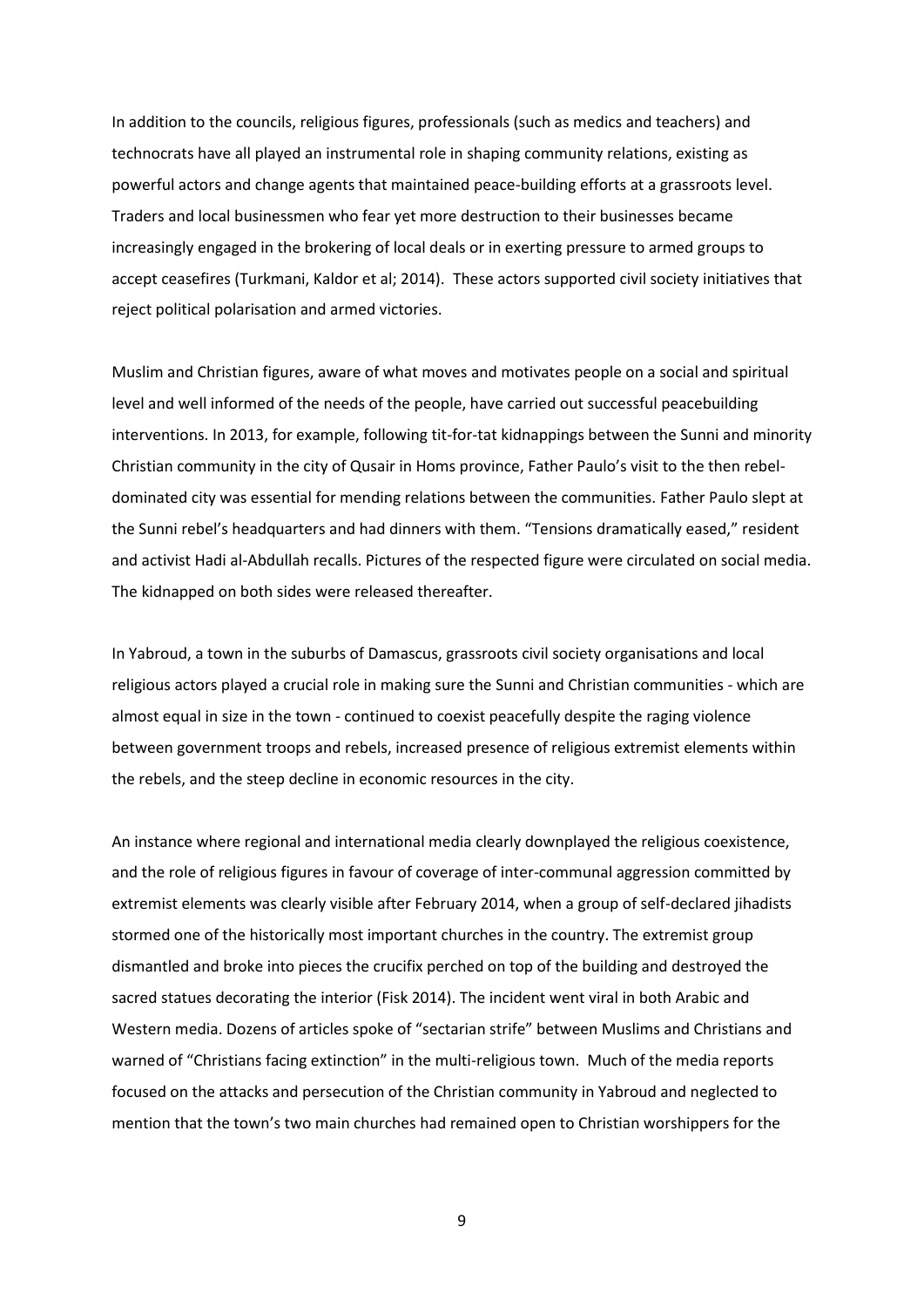entire duration of the conflict, even while the town had been under the control of al-Qaeda's Syrian branch, Jabhat al-Nusra, and other Islamist rebels.

Reports further failed to mention that during the most violent and dangerous periods of combat, worshippers braved the fire to attend Sunday mass and that St. Mary's Greek Catholic Church was the first place of worship in Syria to host a fast-breaking meal during the holy month of Ramadan for all Muslims, including rebel fighters (Marlow, 2013). If reported, they would have possibly provided a deeper understanding of the intricate tapestry of the religious communities in Yabroud and the complexity of the conflict along non-religious lines. However, more crucially, the wider context and positive instances of connectedness could have shed light on the dynamics and social forces which have kept communities interwoven.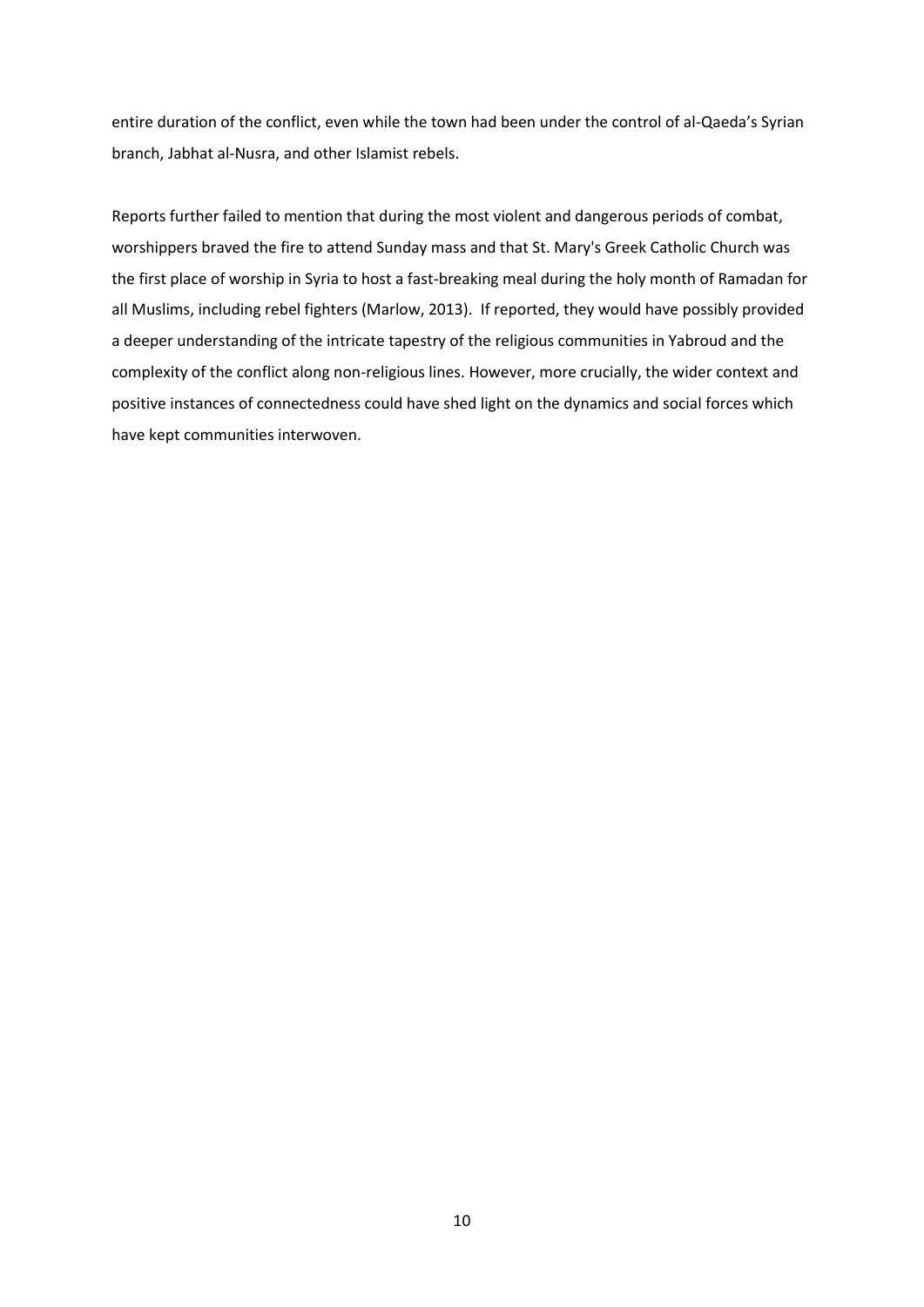# **4. Hungry for peace**

Aside from the raging violence in the country, there is something to be said about the resilience of the Syrian population, the millions who stayed in the country to carry on some semblance of normal life, who leave their homes after the barrage of bombardment to open their shops, those who evacuate the injured in the morning and attend an English language class in the evening, and those who are hungry for peace in their country.

There have been several attempts to gather views of residents from the ground despite the logistical and security situation. These polls showed that Syrians were keen to have peace and normality. A study by Omran for Strategic Studies (2014) found that of the nearly 1,000 people surveyed, the majority supported local peace agreements. A survey carried out by Charney Research (2015) showed that while people have indeed become more polarised and were less willing to support highlevel talks between regime and opposition officials, they were more open to grass-root local reconciliation initiatives that will facilitate their lives and eventually lead to a Syrian-led national resolution.

It is thus important to highlight the resources available for these initiatives, which are taking place and could be the grounds on which they can build up a peaceful society in the future. It is important to show that from within the rubble, there is a glimmer of hope.

There has been a growing recognition of the important role media can play not only in instigating and fuelling conflicts, but also in ending violence. Media scholars argue that peace initiatives are more likely to succeed when carried out in an environment conducive to reconciliation (McGoldrick and Lynch, 2000; Wolfsfeld, 2004).

"If you want to de-escalate the conflict, you have to start from the local level and build local truces, arrangements, just to stabilise the situation because people are exhausted after four years of conflict and the human cost of it is huge," Boris Michel (2015), the former head of the International Committee of the Red Cross (ICRC) delegation in Syria, told the Reuters news agency. "We are increasingly working to support the reconciliation process and offer services to make them (truces) happen," he added. "This is part of the process for a better Syria in the future, whatever the political outcome is."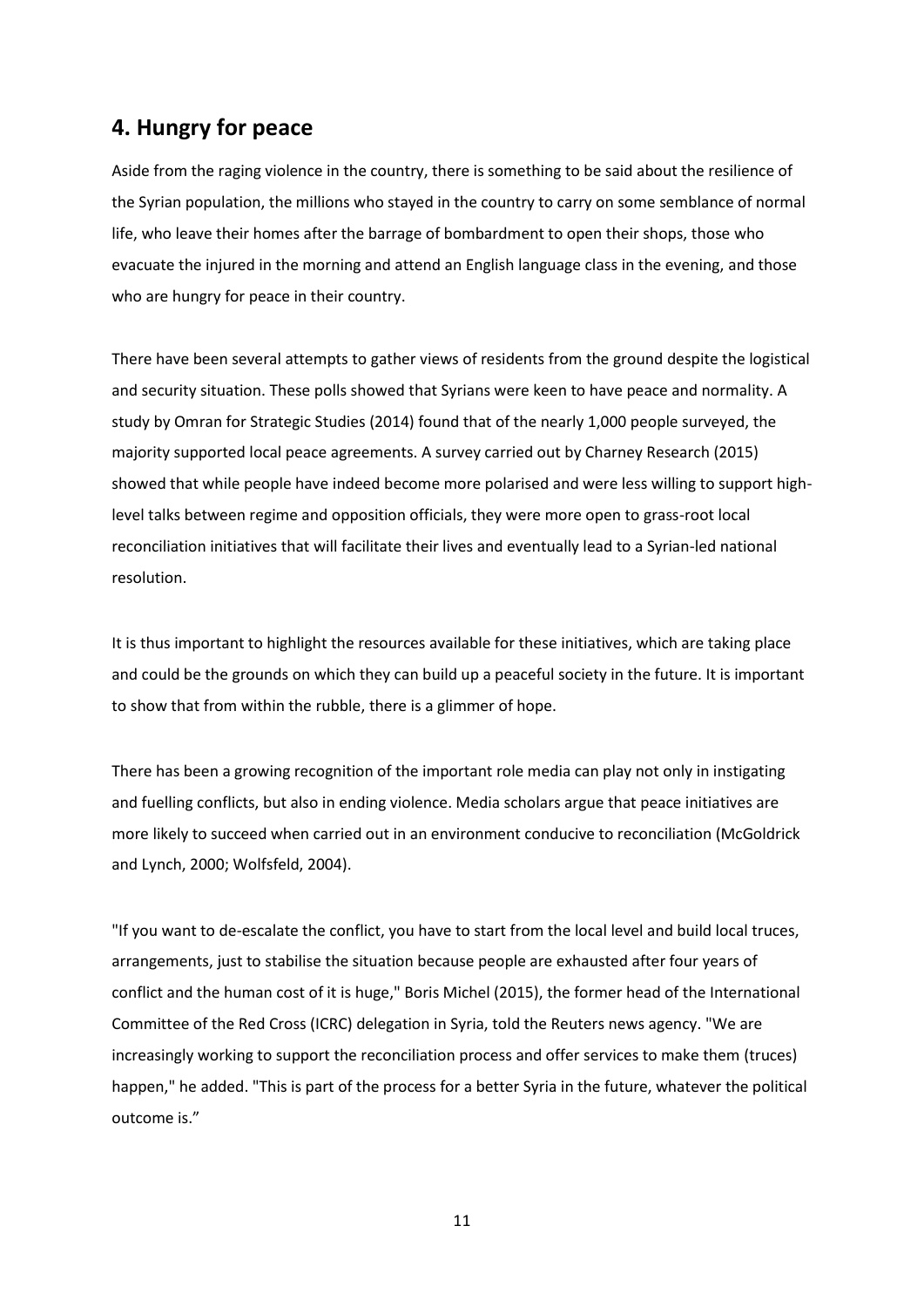According to Relief and Reconciliation for Syria, peacebuilding has to start at the local level, adding that "the corruption of society through war and violence can only be tackled by its own moral forces. They have to strike the balance between justice and peace, between truth and mercy". A survey by Syria Justice and Accountability Centre (2015) showed that the majority of participants said trusted mediators of peace initiatives included "religious and tribal leaders, families of martyrs, representatives from minority groups, and local council leaders. Participants also mentioned educated people like lawyers, doctors, and teachers as potential mediators. These types of potential mediators were positively viewed and trusted by both sides."

Media can empower actors and shed light on creative peace initiatives that pave the way towards establishing peace. After all, during conflicts, politicians may not be the most likely source of ideas capable of changing a situation. McGoldrick and Lynch (2000) argue peace deals are likely to be successful when preceded by years of groundwork that aims to prepare people in conflict-hit areas for the changes they will have to make if they are to live in peace (social negotiations). "This is where journalists constantly exploring and assessing peace ideas can help to create the conditions for peace while also bringing their readers and audiences important and interesting stories," the authors argue.

Wolfsfeld (2004) says media can have an influence on the political atmosphere surrounding the process. He likens a peace process to a financial investment, saying that while people recognise the risk associated with investments, they are more likely to put their money in the stock market when everyone is talking about favourable market conditions. Similarly, residents are more likely to support peace processes when the general atmosphere is optimistic towards them.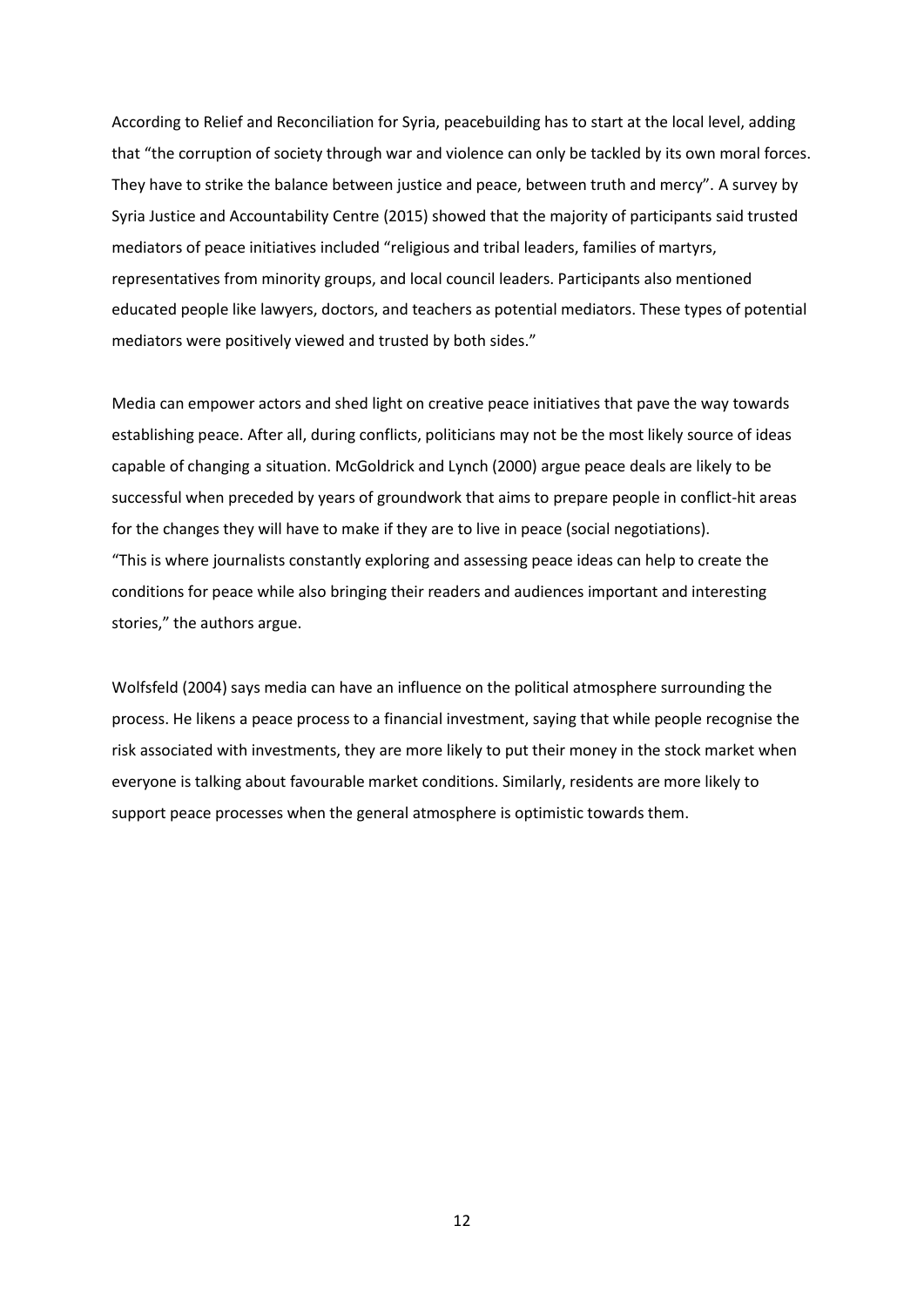### **5. War journalism**

There are structural problems within the news industry that lend themselves to the marginalisation of local civil society actors and reconciliation initiatives in general. A major one is that conflict and violence are the backbone of the news industry (Wolfsfeld; 2014). Journalists and editors generally assume that the public is more interested in war activities and armed groups than peace initiatives and movements for peace (Hamelink; 2015). This is especially the case when it comes to TV. The coverage for broadcast is very much dictated by the presence of compelling images to accompany the event. "We are more reluctant to cover stories from Syria that are not accompanied by 'good' footage. That is the case for Syria especially, where we have the opportunity to select from a large pool of footage we receive every day," an editor from a major international media organisation told me in an interview.

However, even print journalism seems to opt for dramatic images of war and a matching headline. A study analysing photographs of the Syrian conflict published in two news magazines between 2011– 2012 found that the dominant visual frame of conflict was through images of active fighting and victims instead of the affected bystanders or efforts to negotiate peace (Greenwood; 2013).

The eagerness of the newsroom to have dramatic coverage of the conflict encourages journalists to run to the gunfire and explosions as residents are running in the opposite direction. A journalist working for a major international media network based in Syria told me that while his organisation continuously caution him against travelling too close to the battle, he receives commendation when he comes out with footage where the fighting is too close or the camera is shaking from the gravity of explosions.

The whole industry encourages the reporting of violence; most of the international awards that went to journalists covering Syria over the past few years went to journalists who embedded themselves with rebels and covered the fighting. A war journalist is the most prestigious level a reporter can reach. Vice News, an online channel that launched in 2014, has been applauded for its 'raw' and 'real' coverage of the conflicts in Ukraine and Syria, with its reporters diving right into the frontlines as residents are driving in the opposition direction.

But what about when the battles wane and those residents go back to what is left of their homes? "It is now the journalists who are heading in the opposition direction - with no drama or action-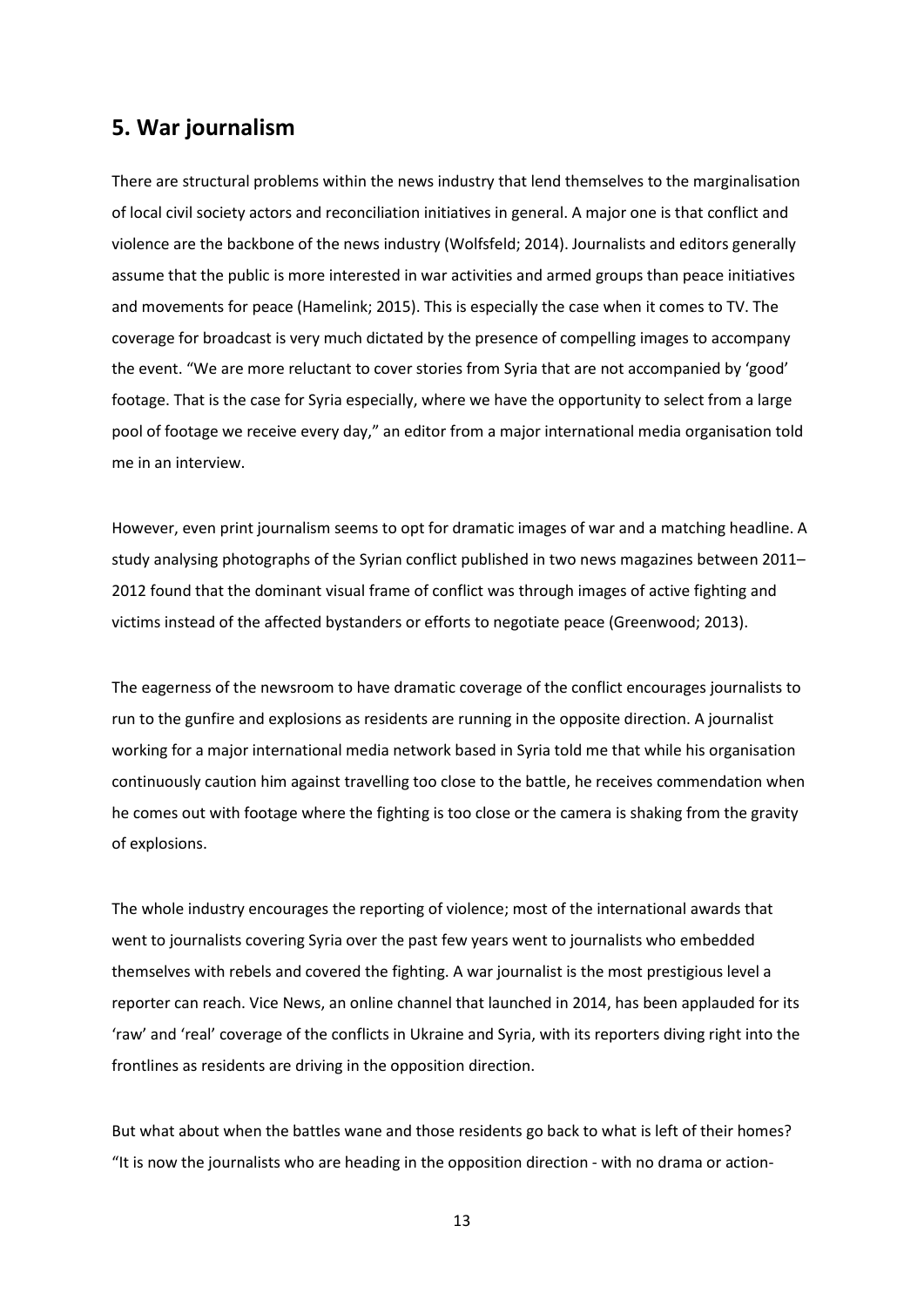packed story left to tell as the smoke clears. They leave in search of the next war zone," said Virgil Hawkins (2015), a researcher in journalism studies.

The Syrian town of Barzeh (the case study will be discussed at length below) had been a flashpoint area during the first three years of the conflict. Dozens of cases of footage of the conflict have been shared online by activists and later picked up by major international and regional news networks. But since reconciliation was struck and the battles subdued, little has been written to describe the situation of residents there. This deep-seated bias, Robert W McChesney (2010) argues, is not due to 'morally bankrupt' or 'untalented journalists'. 'It's the structure of journalism', he says.

In fact, most reputable journalists and news organisations always aspire to cover conflicts and wars in an objective manner, giving voices to the different sides of the conflicts and representing events in the most accurate way possible. But it's exactly news organisation's attempts to report on wars *objectively* that lead to the marginalisation of civil society actors, their reconciliation initiatives and peace processes. Lynch and McGoldrick argue that there are three ways in which news said to be objective fuels further violence. "Three conventions of objective reporting, in particular, are predisposed towards War Journalism. Their 'natural drift', as it were, is to lead us – or leave us – to over-value violent, reactive responses to conflict, and under-value non-violent, developmental ones: • A bias in favour of official sources • A bias in favour of event over process • A bias in favour of 'dualism' in reporting conflicts" (Lynch and McGoldrick 2005).

#### **Bias towards events**

Political science scholar Gadi Wolfsfeld (2004) speaks of a "fundamental contradiction between the nature of a peace process and news values; the media often play a destructive role in attempts at making peace." He says that editors in news organisations tend to prefer stories to others based on four values: immediacy, drama, simplicity and ethnocentrism. These values make it difficult to use the media for peace.

Peace deals can be long processes involving gradual progress that is not sudden or unexpected, and that can put off editors. This, however, does not mean that they are uneventful or not newsworthy either. Peace deals do not begin and end with the signing of an agreement. Their implementation carries several possible newsworthy events. These include the withdrawal and/or the disarmament of troops and the establishment of a new military, political and/or legal arrangement. Moreover, a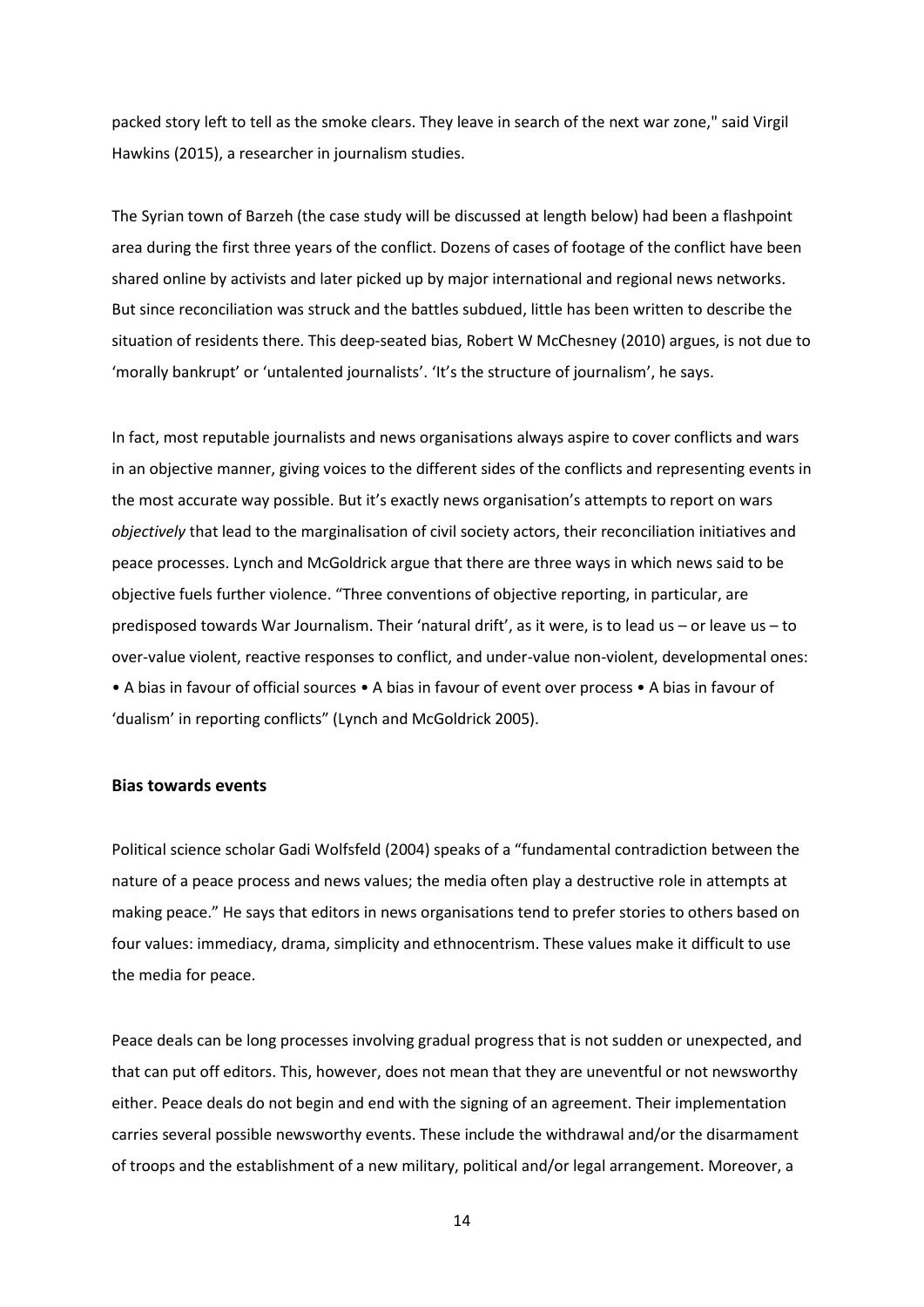plethora of stories could be covered on post-conflict development and administration and human tales about life after war (Hawkins, 2015).

"The problem is that news is, by its very nature, preoccupied with change, yet it has a very fixed and one-dimensional understanding of how change comes about. Built into it is an orientation in favour of realism and ignores the insights of Peace and Conflict Studies, which argue that there are many ways to bring about change in a conflict, many 'levers' to pull," McGoldrick (2006) writes.

Another aspect of the nature of peace-related news is their relative complexity compared to shortterm violence events carried out by active fighters. The coverage of reconciliation, for example, requires a deeper understanding of the existing political structures and the dynamics among different social actors.

#### **Bias towards officials**

When it comes to the Syrian conflict, media organisations received their 'facts' from the government-sponsored media and from the powerful armed rebel organisations that produced highquality footage of beheadings, battles and victories. The 'official' actors in the conflict have, throughout the past five years, adopted an uncompromising narrative of 'us' vs. 'them'. For the government, reconciliation occurs when "misled" and "disillusioned" rebels decide to go back to their senses and surrender their weapons to the authorities. For the influential rebel groups, direct negotiations with the government are considered a "betrayal for the blood of the martyrs" killed by the regime.

The media generally have left out from the Syrian scene a layer of influential actors in different communities who worked on peace initiatives and helped in making "life go on" for large segments of the population that remained in the country (Turkmani, Kaldor et al; 2014). These actors include teachers, doctors, religious leaders and retired generals. These people are rarely featured in media. Instead, TV airtime and newspaper pages have been filled with political analysts from Damascus who were far away from the regime's decision-making and reconciliation initiatives, and opposition leaders in Turkey and Europe who were detached from the ground mainly reiterating revolutionary defiant slogans. Journalists have found it efficient, accessible and striking to use the material provided by the powerful groups in the conflict.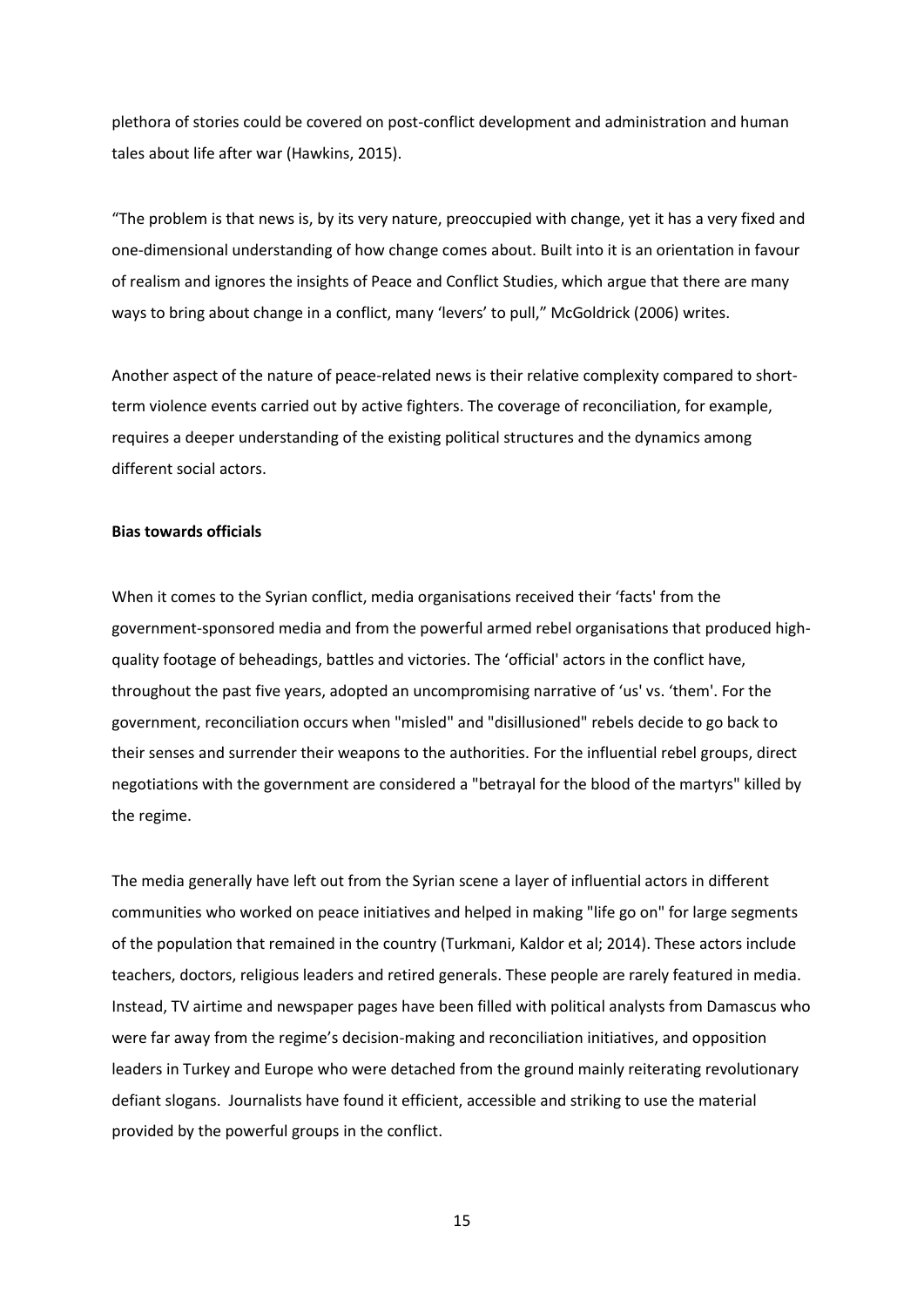The observation is consistent with empirical evidence supporting the theory that media are influenced by powerful elites. A study by Peter Golding and Philip Elliot (1979) showed that "even in highly equipped and financed news organisations there is an enormous reliance on the news gathering of agencies and on a few prominent institutional sources". By relying on the powerful parties of the conflict for their reporting, media organisations- unintentionally or intentionally- fed the media war that the parties were engaged in. "Media organisation's airing of our videos is more important than the war itself," Abu Ahmad, a rebel leader from the suburbs of Hama in central Syria, told me in an interview in 2013. Armed groups have posted videos of their battles, of their arms and talking heads, not just in an attempt to win the hearts and minds of their followers or to instil fear in the heart of their enemies, but also to raise funds from private and state-sponsored donors.

Regional Gulf countries were largely the main source of funding to rebel groups. Dickinson (2013), who carried out a research on funding to rebels coming from Kuwait, said that in early 2012, there was an explosion of videos, tweets, and photos on social media, announcing the creation of new rebel brigades—some even named after individual Kuwaitis who had contributed money to the rebels.

In turn, the money raised was not only used to fund battles but also to create media centres and hire press officers and media activists that filmed battles, managed their social media accounts and built relations with mainstream media journalists in the hope that their material would make it to their outlets. And they succeeded. Mainstream media organisations who had no reporters on the ground relied heavily on the usually compelling images that make "great TV" or clickable online stories. In short, the resources that armed groups had were unmatched by those of independent civilian activists who struggled to survive in harsh economic conditions. Getting the word out in Syria can be expensive. Due to the scarcity created by the war of landlines, cell phone lines and electricity, communication equipment such as satellite phones and electrical generators are needed, items which can be way beyond a normal citizen's budget.

But financial support to combatants comes at a price. Fighters found themselves trying to appease donors and potential donors not only through fighting 'popular' battles on high profile fronts. They also adapted their ideologies to donor preferences. A large sum of money that came to rebels was from conservative Sunni clerics (salafists) who expected their beneficiaries to utter sectarian statements and grow beards when initially these fighters had no ideological grounding for their struggle (Dickinson, 2013).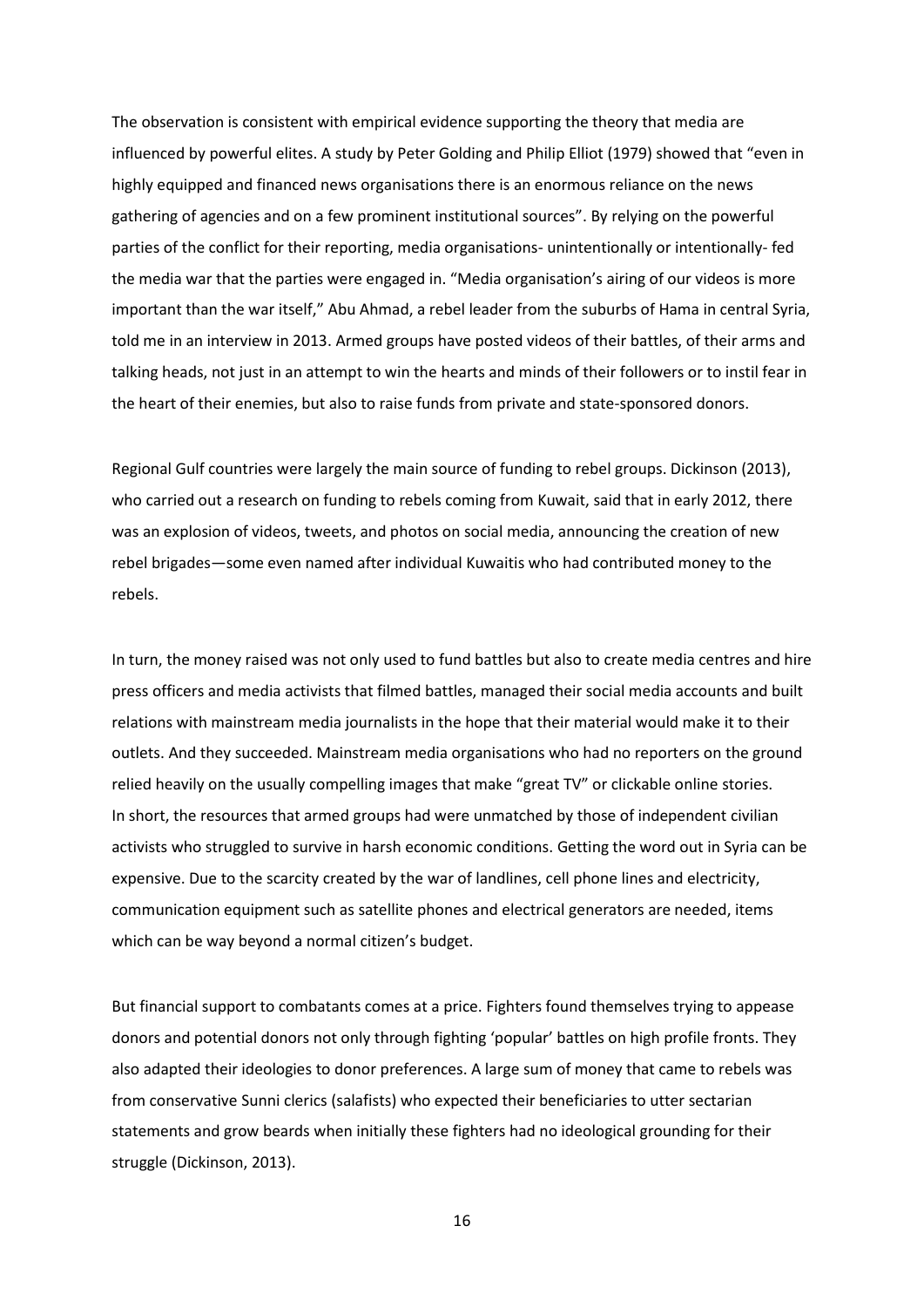A TV interview with Sheikh Abu Harith al‐Khalidi, a resident of the then besieged Homs areas chosen to be the representative of civilians and wounded during negotiations with the Assad regime, highlights the way their money tampered with reality on the ground. In the interview, translated from Arabic and quoted by a recent study, al‐Khalidi said:

"I would summarise it in two words. The party primarily responsible for what is happening to the besieged Homs is the donors; donors are responsible for what is happening in besieged Homs, for they have politicised the revolution. They have politicised the revolution with either their ideologies or their intellectual or factious affiliation. They recruited people inside to serve their own agendas, in other words, they have emptied the revolution of its real value, emptied the revolution of its content. The main responsibility for what is happening in besieged Homs and the betrayal of besieged Homs are the donors. Donors disrupt effective military operations, then they themselves give the order and support for battles that do not even exist…They launched virtual military operations [battles which exist mainly in pictures and videos on social media pages but have hardly any presence on the ground]." (Souria Ash‐Shaab TV interview 2014)

Local media rarely rely on the voices of members of civil society when reporting about reconciliation efforts or peace deals, even when social actors are the driving force behind the deals. In fact, following the reconciliation initiative in Barzeh in 2014, not a single article published about the process quoted the civil society groups involved. Instead, the news articles included interviews with officials who used defying us-versus-them rhetoric.

Amid the hostile climate of public opinion generated by the media, reconciliatory voices became hugely unpopular. One example is the massive campaign by pro-government supporters against the governor of Homs who participated in a reconciliation attempt in November 2012 with the rebels in the town of Tal Kalakh. Syria-based journalist, Ibrahim Hamdan (2012), said there was a "large number of attacks against the governor, including accusing him of treason and collaboration with terrorists. Some even said that he was facilitating the work of terrorists, especially after his visit to Tal Kalakh with the reconciliation committee and the [state] media."

An uneasy truce finally took hold in June 2014. It was the local elders of various sects who pushed the idea of reconciliation between the regime forces and rebel groups. Many ex-fighters, including a former Free Syrian Army commander known by his nickname, Abu Uday, appear to have made their peace with the process. "They say I was given 5 million Syrian pounds to sign the [reconciliation] papers," Abu Uday said during an interview with the Los Angeles Times, citing an amount equivalent to about \$35,000. He and others face threats from their former colleagues-in-arms, never far from Tal Khalakh. "They call me a traitor," said Khaled Eid, who is again on speaking terms with his father and is studying law and helping out at the family's fragrance shop in town. "I don't care about it. I did what I did."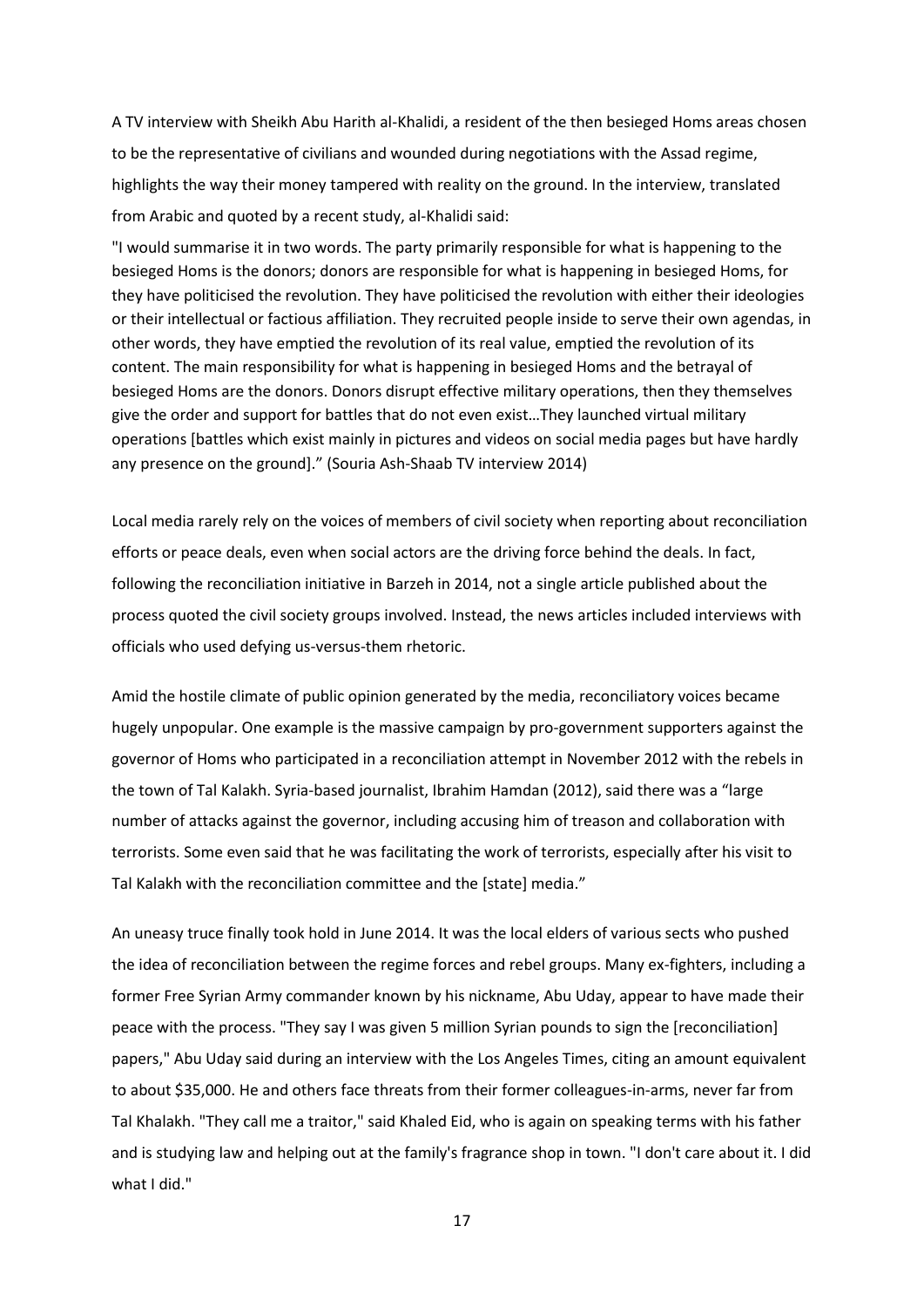Not only are journalists inclined to interview political leaders, they also tend to favour interviewing "fundamentalists with extremist views" because such interviews are believed to attract the interest of the public more than interviews with moderate figures (Wolfsfeld, 1997).

John Alderdice, a Northern Ireland politician, who was the leader of the Alliance Party, formed in 1970 as an alternative to sectarian politics during the conflict in Northern Ireland, said politicians from his party struggled to make themselves heard. "The party was very much committed to peace and reconciliation. The frustrating thing was how difficult it was to get serious interest in such a thing. It was much easier and much more attractive for them to pay attention to the extreme voices. Media would argue that these were the ones who had the most support. But in fact in the early days they didn't have support as much as the more moderate parties," Alderdice said.

Moreover, Alderdice (2015) argued that there was "remarkably little investigative journalism on some of the extremist leaders", either out of journalist's fear for their safety if they ask unfriendly questions, or because they were keen to keep good relations with these people to get stories. In June 2015, Al Jazeera interviewed the leader of Jabhat al-Nusra, al-Qaeda's arm in Syria, in an undisclosed location in northern the country. The channel has been the only one to gain access to the leader of the group, Abu Mohammad al-Joulani, twice. The interviews were criticised for being "real softball". "It was no Frost/Nixon, more like a high school date," Aron Lund (2015), editor of Syria in Crisis, said.

#### **Duality of conflict**

One way journalists try to protect themselves against accusations of bias towards a party is to 'hear both sides' of the story (McGoldrick 2006). However, this means that multi-party initiatives and issues are excluded from the reporting. "Dualism is a key part of objectivity but also, for these reasons, a major contributory factor in the way in which it escalates a conflict, by turning it into a tug of war in which each party faces only two alternatives – victory or defeat," McGoldrick writes. In Syria, not only was the home-grown narrative of political change and justice quickly evaporating, but also regional and international media organisations began framing what was happening in the country as a sectarian war. It became about Sunni Muslims, who make up the majority of the country, fighting the Alawite-dominated regime of Assad. The conflict, in short, was increasingly framed by the media as a sectarian war.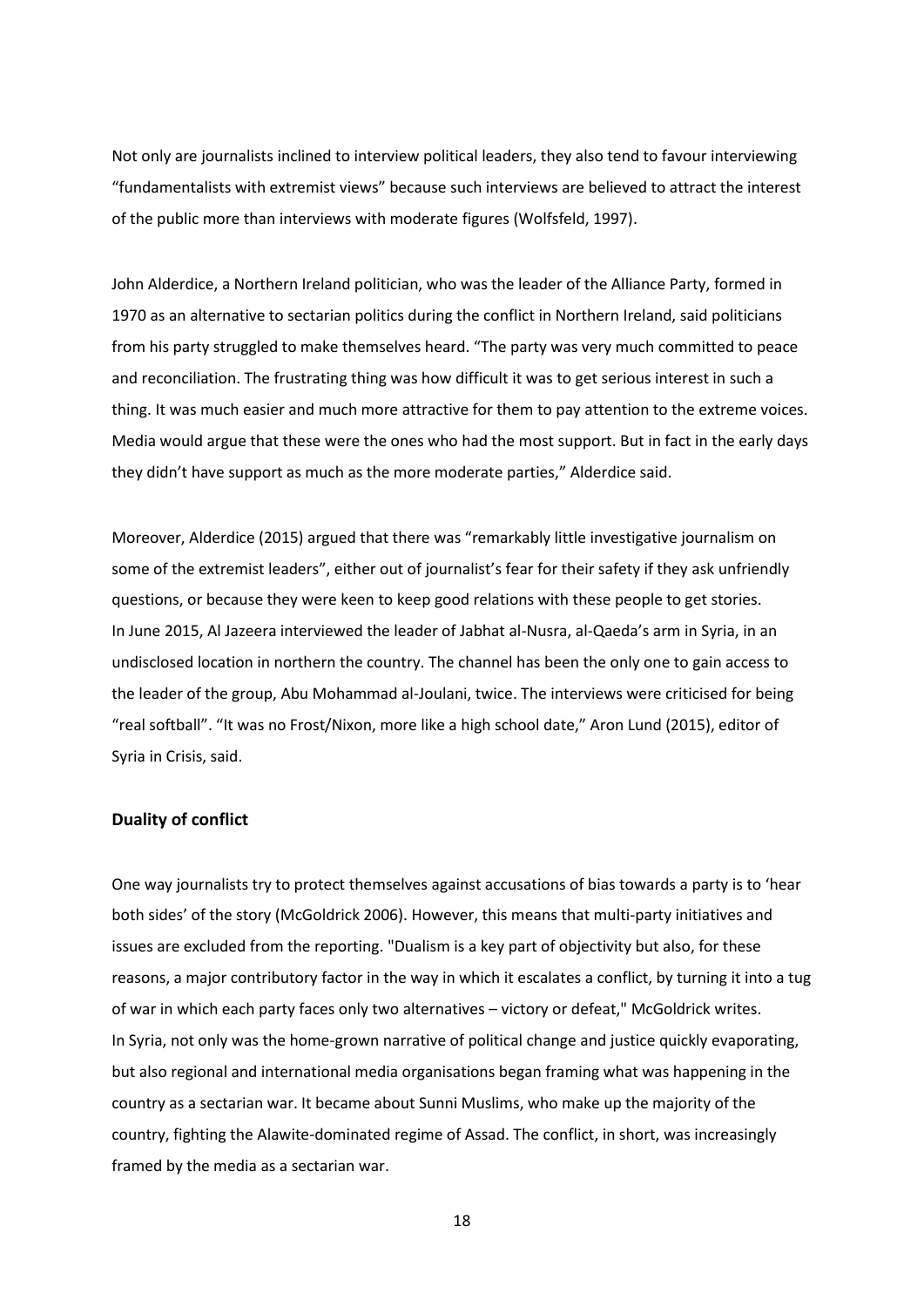Dynamic multi-dimensional relationships among different actors in society have been reduced to and defined by "the sole objective of sustaining enmity" (Colman et al; 2011). Media organisations tended to define Syrians by their religious affiliations and were enslaved to a one-dimensional structure of conflict based on sects (Sunni vs Alawite). Interreligious cooperation was invisible to most journalists because it did not fit the main framing of the conflict, namely that what was happening in Syria was a sectarian war. The sympathy of a high-profile member of the Alawite sect for the rebels was publicised as a "defection". Christian Syrians were treated as a threatened community with little agency.

That is not to say that there was no salient element of sectarianism in the conflict. It is true that the decision makers in Assad's regime were dominated by Alawites and many within the rebel ranks were increasingly turning to religious rhetoric to draw strength and mobilisation (Hawkins; 2014). Moreover, by mid-2012, the northern rebel-held areas were increasingly being taken over by Islamist-declared rebels who increasingly used sectarian rhetoric.

However, sect was far from the only dividing line. Political ideology motivated some Alawites, Christians and Kurds to join the opposition ranks in 2011. Sunni tribes meanwhile were divided between supporters and opponents of Assad. Many were driven by economic benefit. Traditional tribes such as the Ageidat, Hadidiyin, and Beni Khalid were more marginalised under Assad and backed the opposition, while the Baggara, who thrived under his rule, continued to back their patron (Zambelis; 2015*)*.

Economic motivation was also important elsewhere. On the regime side, numerous Sunni bureaucrats dependent on government pay checks remained loyal, as did many in the middle classes, including conservative Sunni merchants in Damascus and Aleppo, even if some secretly aided the opposition. While this loyalty or neutrality was doubtless also influenced by regime intimidation – some merchants considering strike action had their shops forcibly opened – their relative passivity did seem to follow an economic logic (Zambelis; 2015*)*.

Moreover, of the 10 million Syrians displaced by the violence, the majority moved to multi-sectarian areas inside the country. At least two million displaced people from Sunni areas are now settled in either Tartus, which is predominantly occupied by Alawites, or Latakia, which has a sizable Alawite population and is Assad's hometown. However, their coexistence has rarely been portrayed by the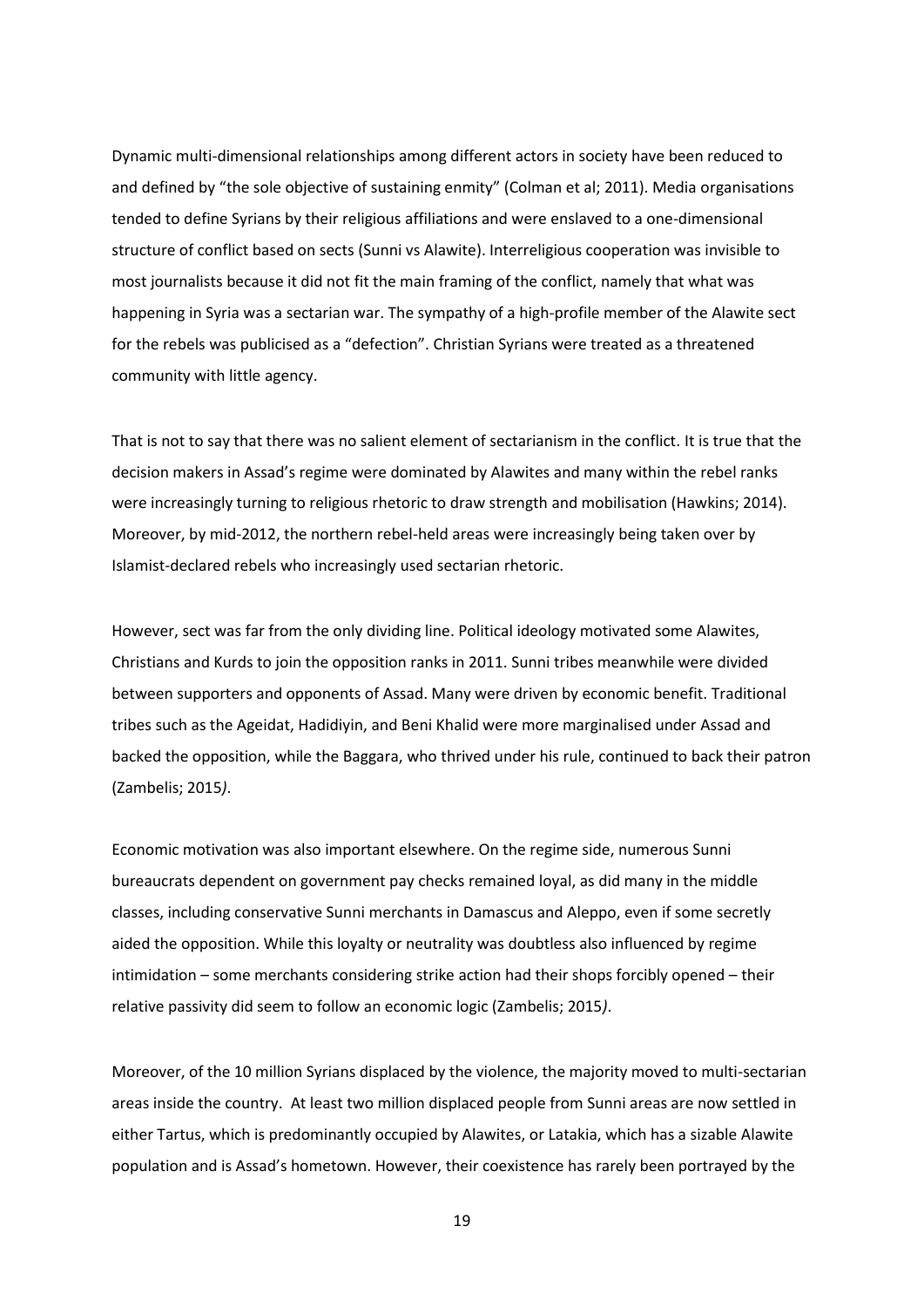media and framing the conflict as sectarian further undermined the importance of social actors whose role did not fit within the mainstream narrative.

The polarisation in Syria soon after the conflict between regime troops and rebels escalated reduced people to "Pro-Assad" and "Anti-Assad", while those who refused to identify with either side, the socalled "third wave" people became the target of accusation of being traitors or unprincipled by both sides.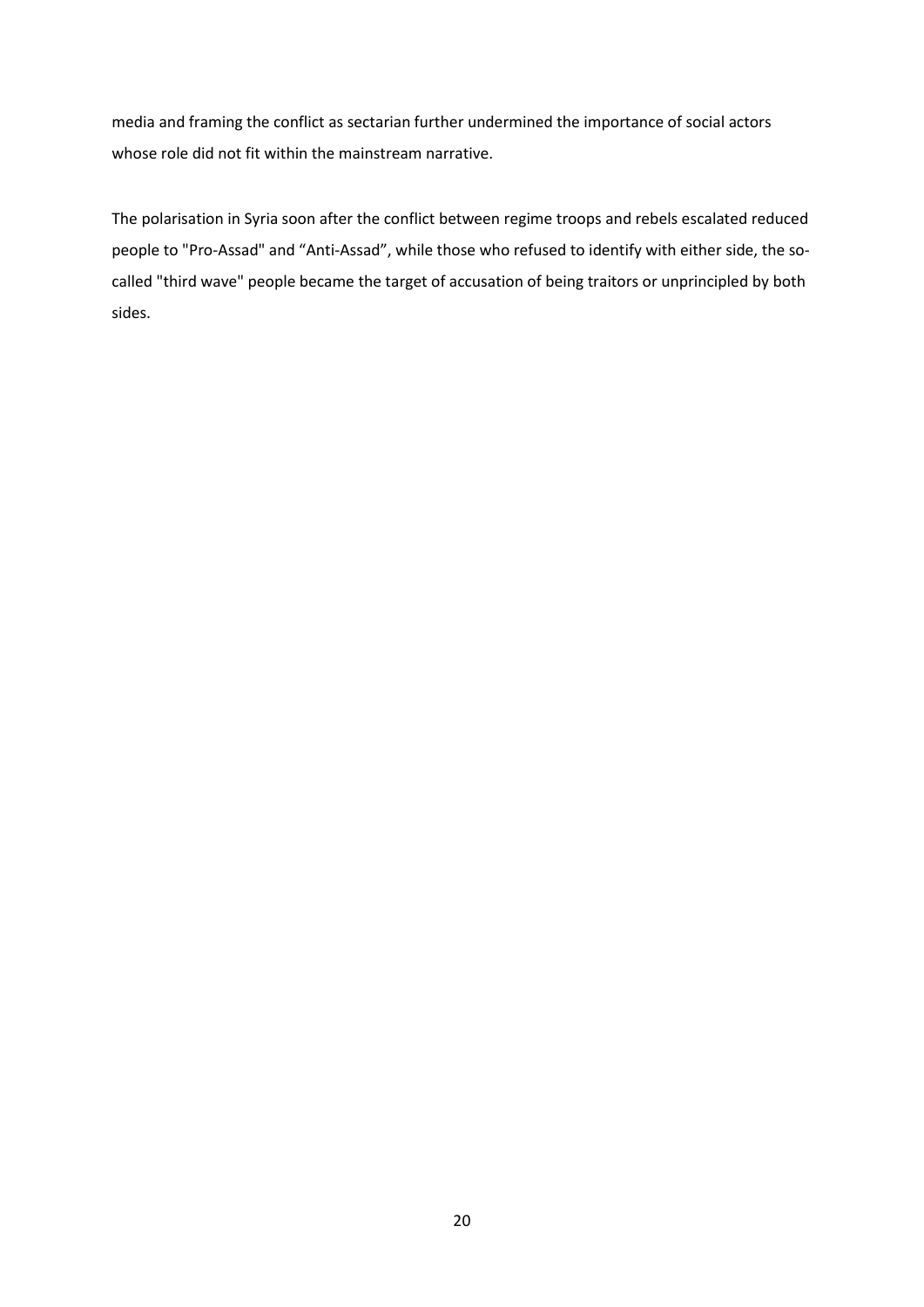### **6. Peace Journalism Model**

As we have seen, research has consistently shown that media organisations favour covering news about wars and conflicts over news of peace deals and peace initiatives. It has also shown that views expressed by fighters and high-level political actors are more likely to be reported as opposed to views expressed by civil society actors and local peacemakers. The paradigm through which mainstream media report the news about conflicts is a one that focuses on military gains and losses and is rooted in an "us-versus-them" system. This is what Jake Lynch and Johan Galtung, the authors of Reporting Conflict: New Directions in Peace Journalism, label as "war journalism".

They contrast this with "peace journalism", which they say is when journalists still report conflicts, but focus more on the opportunities that exist within the conflict. Peace journalists seek "particularly creative, new ideas asking whether such ideas can be sufficiently powerful to prevent violence" (Buller; 2011). Peace journalists do not avoid reporting conflict entirely. Rather, they are called on to report violence, but also to pay particular attention to the "invisible effects, such as psychological damage and trauma" and to address "consequences for political discourses like the receptiveness to narratives of victimhood and revenge, and the wish for more glory" (Buller; 2011). Peace journalism does not mean ignoring violence (Lynch and McGoldrick; 2005). In fact, Lynch and Galtung (2010) consider Peace Journalism as analogous to "health journalism", which draws attention to disease but also explores the causes and highlights possible preventative, as well as curative measures. They describe War Journalism as "sports journalism" where "winning is not everything, it is the only thing" (Lynch and Galtung, 2010).

Galtung (1986, 1998) classifies War Journalism and Peace Journalism as based on four orientations: (1) peace/war (2) truth/propaganda, (3) people/elites, and (4) solutions /victory (cited in Lynch, McGoldrick, 2005). Jake Lynch and Johan Galtung go further and spell out the significant differences between the two. They include a detailed table that compares war journalism and peace journalism, one which defines war journalism as "violence-victory oriented" while peace journalism is "conflictsolution oriented." War journalism is "propaganda-oriented" and peace journalism is "truthoriented." Where war journalism is "elite-oriented," peace journalism is "people-oriented," and war journalism is "victory-oriented" and peace journalism is "solution-oriented" (Buller, 2011).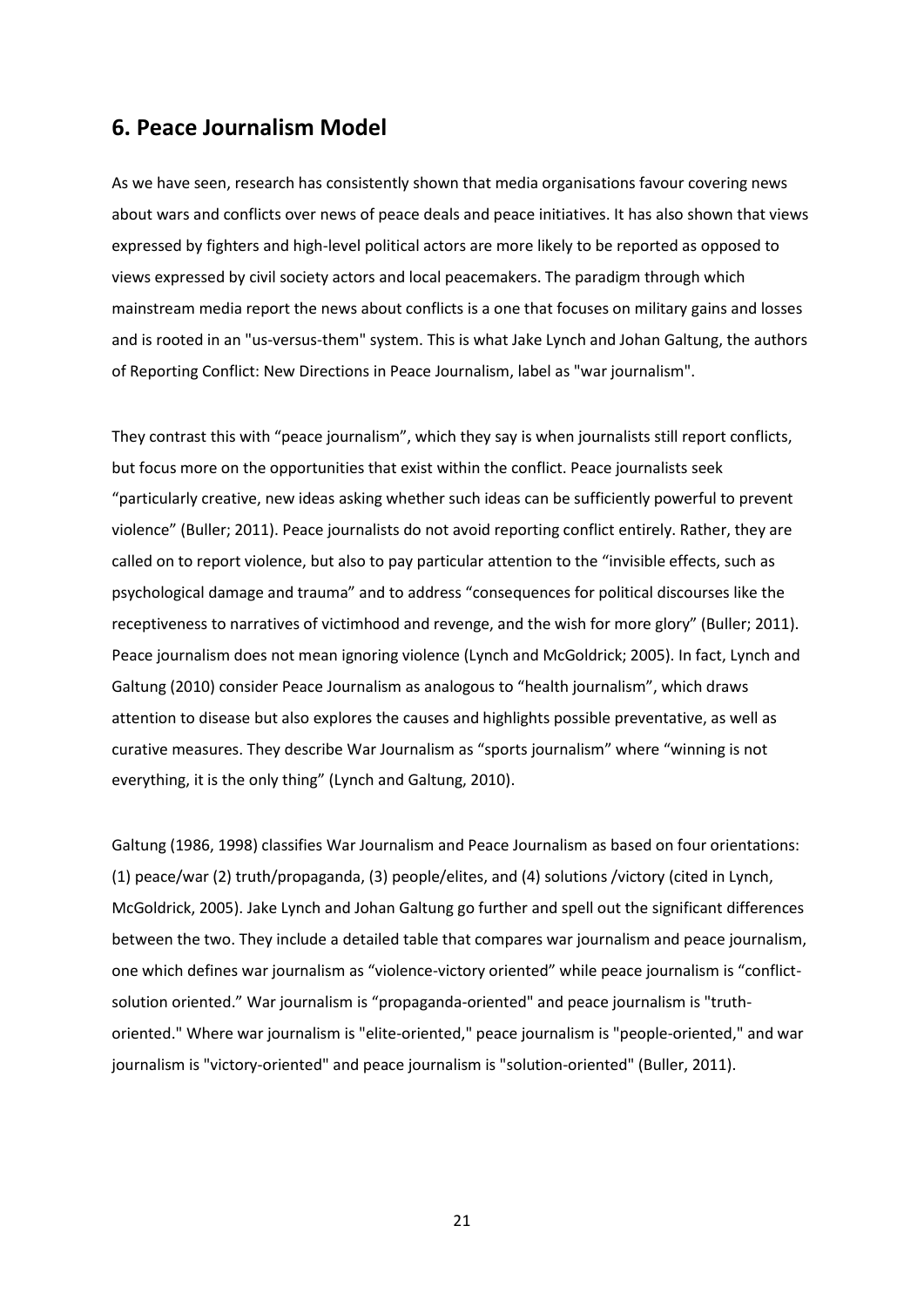Based on this model, this research now analyses the coverage of the conflict and peace process in Barzeh, a town in the suburbs of Damascus. It looks at reports from local, regional and international media.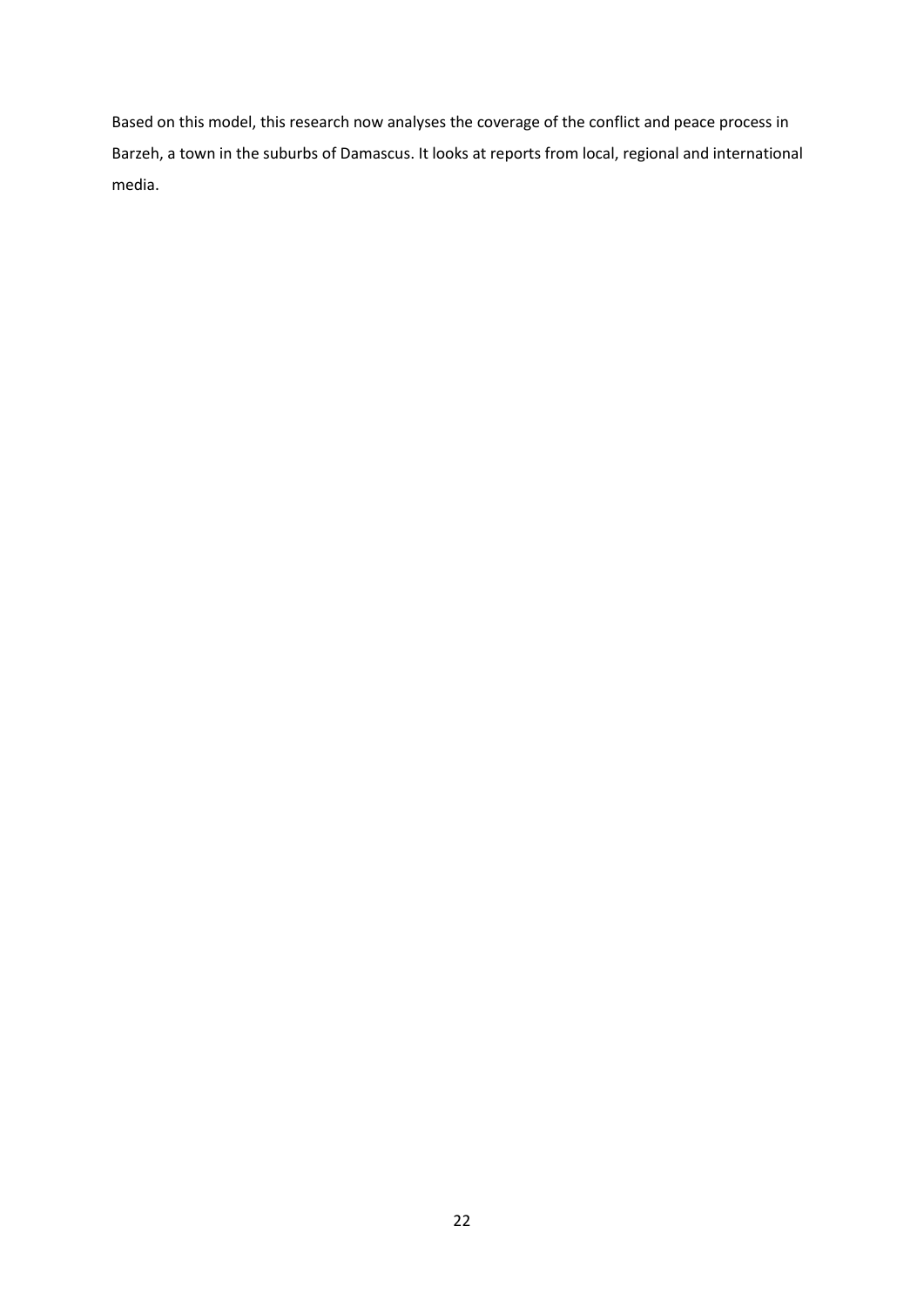## **7. Case study of Barzeh**

Barzeh is a municipality and a neighbourhood situated in Damascus' northeast. The area was a protest hub in the early months of the uprising and the site of some of the country's most intense battles between Assad troops and opposition fighters. The main frontline of the fighting has been rebel-held Barzeh and Esh el-Warwar, two areas that are mainly occupied by residents supportive of the Assad regime.

Tensions between the population of both neighbourhoods stretch back to the 1970s shortly after the late president Hafez al-Assad seized power in Damascus. Authorities back then confiscated the lands of the original inhabitants of Barzeh to build Esh el-Warwar and Dahiyat al-Assad, two neighbourhoods that became occupied by an influx of a new class of government employees and military officers from Alawite sect. The compensation for the original inhabitants was trivial to nonexistent (Hassan, 2015).

There are some reports that the angry residents of Barzeh staged protests against the Assad regime in 1975 and 1982 but were met with a brutal crackdown. Narratives of violence from that era continue to circulate until this day among the people of Barzeh.

In April 2011, protests erupted in Barzeh, just a few weeks after the initial protests broke out in the city of Deraa. Demonstrations were met with violence, and dozens of videos emerged of the rallies and the ensuing crackdown. The crackdown on the protest movement was carried out by locals from Esh el-Warwar, who were organised and mobilised by the neighbourhood's leader, and at a later stage by government paramilitaries from Esh el-Warwar and Dahyet al‐Assad.

At least 15 people were killed in the first 10 days, according to the Local Coordination Committees. The protests turned into armed clashes between the local pro-Assad militias - the National Defence Forces - and the armed opposition residents of Barzeh. The fighting erupted in February 2013 and peaked in the summer of that year. What started as street-to-street battles in the district developed into a fully-fledged war. The government used heavy weaponry -including tanks and warplanes- to rid the district of the rebels. The rebels, who are mostly natives of the town, relied on their knowledge of the district and their popular support to remain in control of their position (Institute for the Study of War; 2013).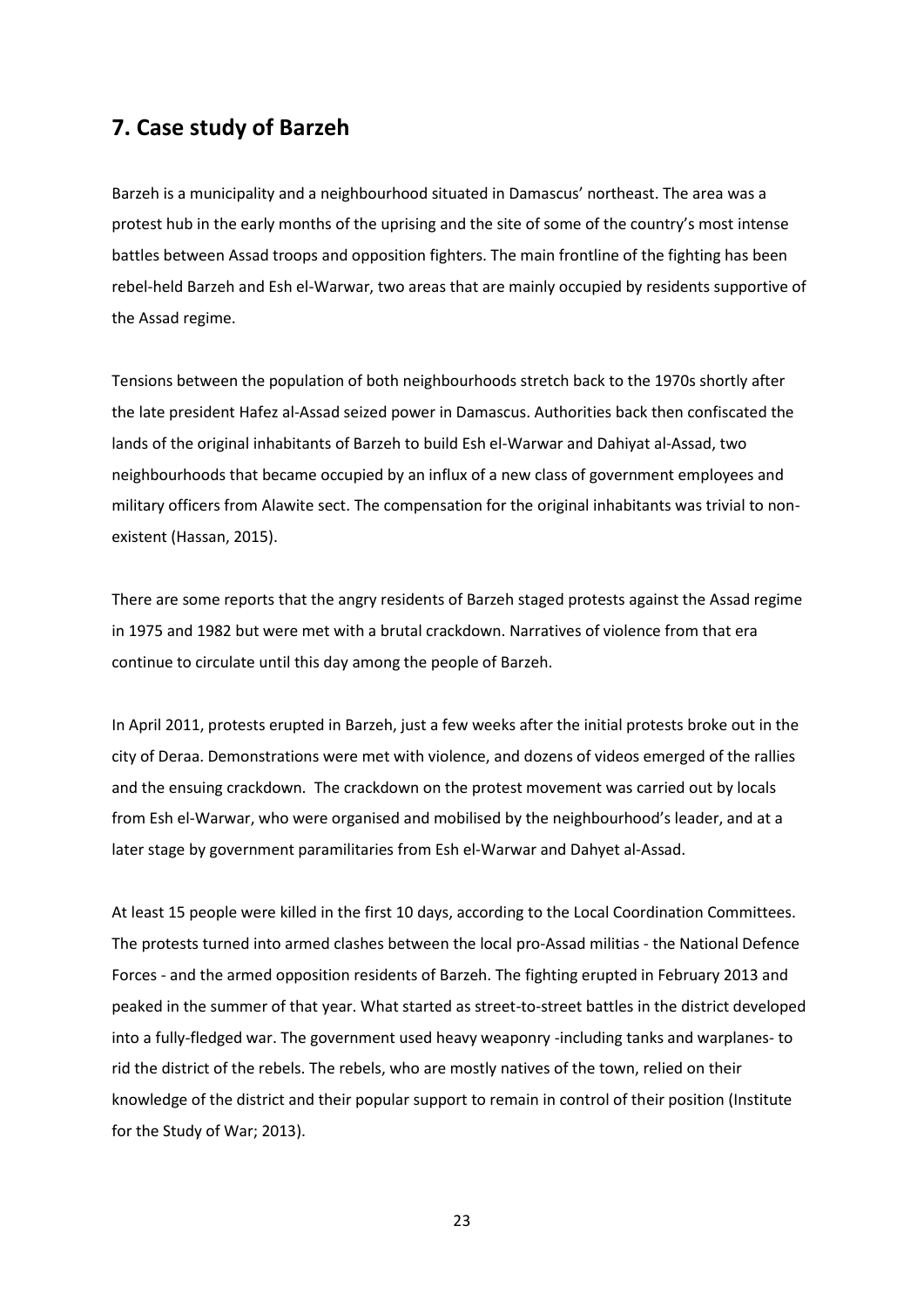The forces loyal to Assad included members of the National Defence forces from Esh el-Warwar and Dahyet al‐Assad, in addition to the reported presence of members of the Iraqi Shia militia Abu al-Abbas al-Fadl and the Lebanese Shia group Hezbollah. These groups, in addition to the regime forces in central Damascus, imposed a partial siege around the town in March. Since then, Barzeh's markets were emptied from construction materials, medical supplies or even essential food and drink. "The whole of Barzeh was on fire. The fighting was intense. The majority of residents were displaced to nearby districts," Abu al-Baraa, a resident of Damascus, told me. There were only a few families who remained in the district, in addition to the fighting groups.

The military situation reached a stalemate by the end of 2013. Dozens were being killed every day. The rebels were positioned inside it and were its de facto rulers. For them, maintaining their positions was a success. After all, they controlled part of the Syrian capital, which was, beside the strategic importance of the district, a symbolic victory.

The government wanted Barzeh and nearby Qaboun back. The rebels of Barzeh were blocking the main road connecting the capital to Esh el-Warwar and Dahyet al‐Assad. Residents of these areas were forced to take a long route around Barzeh. It was also clear to the government and its supporting militias that they were exhausting their resources on a stationary front in this district (Turkmani et al; 2014).

On the other side, the opposition groups were facing immense shortages of supplies because of the siege. They were also facing pressure from families displaced outside the neighbourhood who wanted to return to their homes. The fighters were susceptible to pressure since they originated from the district and the civilians concerned were family, neighbours and other community members.

The government sent a number of delegations throughout 2013 to negotiate with the opposition forces. In December 2013, a truce committee was formed. It included members of the government, the opposition and notable community figures. The committee communicated for a month and met face-to-face outside Barzeh on a weekly basis.

On January 4, 2014, the Barzeh Local Coordination Committee announced a deal and spelt out its clauses. These included a cease-fire on both sides; the government's releasing detainees in government prisons; the opening of the main roads for Esh Alwarwar civilians and checkpoints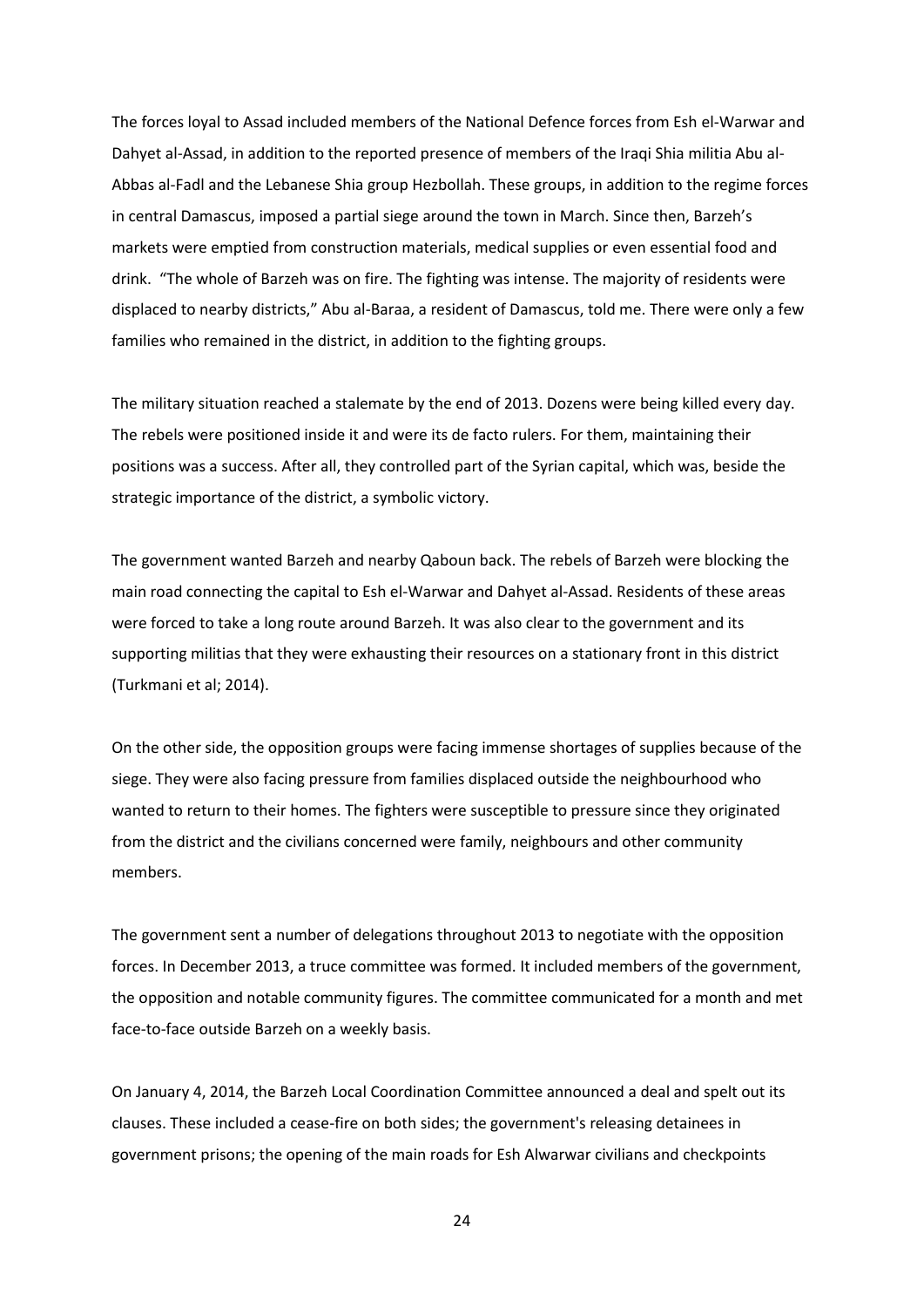installed on the roads; families allowed to return after the repair of infrastructure and services; the FSA maintain their positions and their arms and control over the neighbourhood; the regular army retreat from any positions they hold within the neighbourhood, and especially from higher positions used for sniper fire (Turkmani et al; 2014).

"Despite several violations, the truce agreement reached in the Damascus neighbourhood of Barzeh and Qaboun in January 2014 is generally recognised as the most successful example to date. Due to the neighbourhood's strategic location adjacent to key government buildings and the highway, local rebels could exploit vulnerabilities of the Syrian government and the balance of power was more even than in other besieged locations," the Syria Institute (2016) reported.

"Life in the neighbourhood has returned to normal," Waseem Mahmoud, a 25-year-old opposition activist based in Barzeh, told Syria Direct (2014). *"*Shelling and all sorts of military operations have stopped, and the electricity, water and communications networks are back. People have started returning to the homes that they left. It has succeeded because of the long planning that went into it—the government had been designing this ceasefire for more than five months. In addition, most of the opposition forces present here are natives of the area. Neither side has violated any condition of the agreement," Mahmoud said.

#### **Barzeh and the media**

The formation of the committee and the ensuing interactions took place under a veil of secrecy. Abu Bara, who was involved in the talks, said no journalist and media activists were made aware of the meetings. "The involvement of media would not have allowed the talks to succeed," Abu Baraa said. Media coverage of the talks would have been destructive for two reasons, according to Abu Baraa. Firstly, participants in the talks may have been forced to give comments that are in line with the confrontational narrative that the parties had been utilising. The government delegation would frame the talk as a victory over the "surrendering" fighters. The opposition would say the regime's interest in negotiation came from the army's failure to take back Barzeh. The media escalation would only increase animosity and hurt the talks.

Secondly, Abu Bara says that the opposition was divided on whether they should enter into talks with the regime or not. There were some elements within the opposition who believed that any kind of talks with the government is a "betrayal to the blood of the martyrs" killed by regime forces. These groups tried to undermine the talks, labelling people who called for them "delusional" and sarcastically "peace doves". Abu Baraa said that these groups also had a strong military presence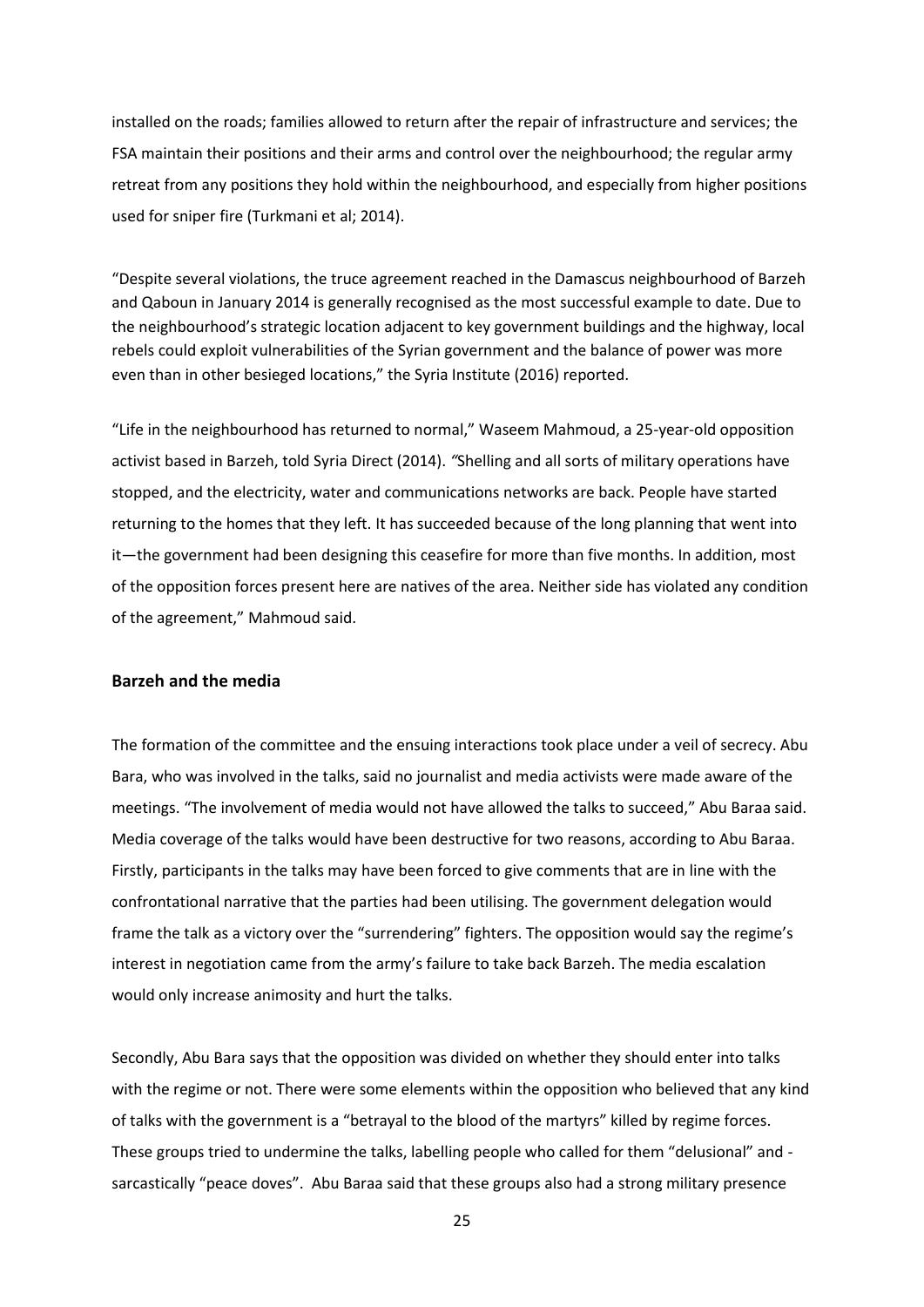and social media. "Trying to keep everything discreet until a deal is stuck was the best way to guarantee that it would be too late to use their powers," the activist said. The media blackout of the talks was largely successful, both in the period prior to the start of the negotiations and following the deal.

36 articles were published online about Barzeh in 2014 on websites belonging to local, regional and international media organisations. I analysed these articles based on the Peace Journalism Model. Textual analysis and empirical content analysis methods were utilised. The four frames of the Peace Journalism [Peace/Conflict, People, Truth, Solution] and the frames of the War Journalism [War, Elite, Propaganda, Victory] were determined based on the absence or presence of certain facts/analytical criteria.

The methodology I followed was that if the article included/mentioned the analytical criterion, it would be marked with Yes. If the article excluded/did not mention the factor, it was marked with No. Each Yes =1 point for the Peace Journalism frame. The number of the "Yes" determined the percentage of Peace Journalism framings, and the number of "No" determined the percentage of War Journalism framings.

The frames were identified in the following way:

1) Peace/conflict-oriented frame:

a. Does the article give background on historical grievances and on the protest movement?

- b. Does it give voices to multiple parties?
- c. Does it mention the positive benefits of the peace process?
- d. Does it mention that the peace has been enduring?
- 2) Truth-oriented frame
	- a. Does it mention the compromises made on both sides?

b. Does it mention that the Syrian army and rebel groups are manning shared checkpoints?

- c. Does it mention the local participation of different society actors?
- 3) People-oriented frame
	- a. Does it mention the suffering endured by both sides?
	- b. Does it interview local civilians?
- 4) Solution-oriented frame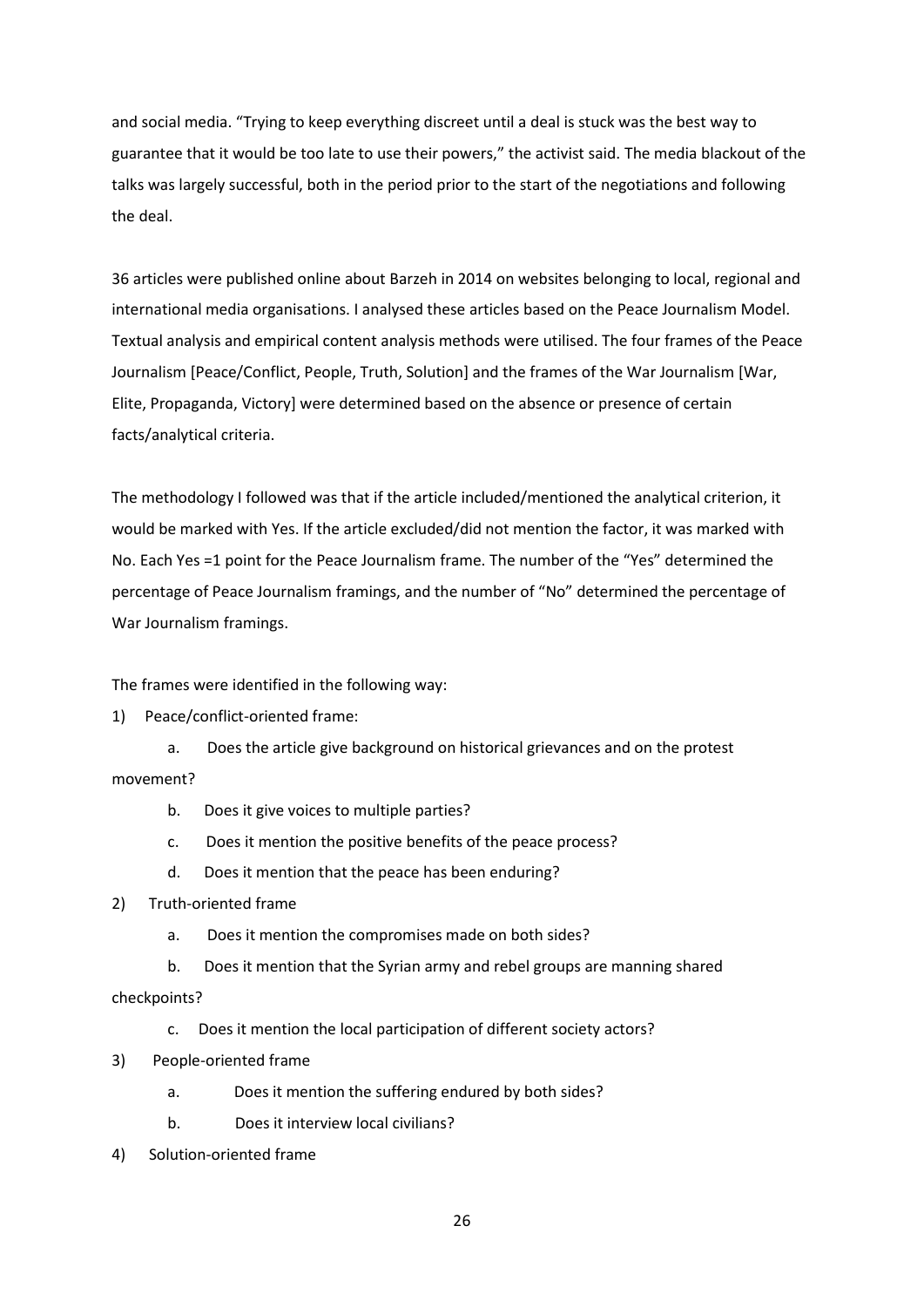#### a. Does it mention reconciliation as part of a bigger solution?

The coding sheet and the results from the 36 articles can be found in the Appendix. The total score for the articles' peace journalism was 3.8 out of 10, which shows that war journalism was the dominant framing of articles written about Barzeh in this period. None of the articles published on the Barzeh talks by pro-government media gave the context as to how the conflict in Syria in general, and Barzeh in particular, erupted. Nor did they provide any background on the tensions in the town before the uprising. Official and semi-official media never spoke of protests against the government and often considered any reference to sectarian tensions as an act of sectarianism itself. In fact, the website of SANA news agency, the official state media, has not once mentioned the word "Alawite", the sect of President Assad, since it was set up in 1997. One may argue that local media do not tend to give much background while reporting on local issues because the assumption is that the audience is already aware of them. However, this does not apply when the content of pro-opposition media is examined. In fact, of the six articles that address the Barzeh talks, five explain the conflict by referring to the 2011 protests and the pre-existing tensions between the Sunni and Alawite communities.

What is common between the coverage of pro-government and anti-government local media is that none give voices to the opposing party and only two articles interview civilian residents about their conditions following the peace deal. On the other hand, local media that emerged after the uprising and that attempted to counter both the government and the opposition media succeeded in providing more context to the conflict and presenting the complexity of the conflict reconciliation process. This type of local media scored higher on the Peace Journalism Model than international media.

Regional media was polarised and scored very low on the Peace Journalism model, as low as the government-sponsored media. This can be explained by the fact that the conflict has spilled over outside the Syrian borders and that there has been heavy military involvement of regional paramilitary groups with the different sides of the conflict. What is also significant is that of the 11 articles written on the Barzeh peace initiative by regional media, only one saw the deal as a model that could be part of a bigger solution for the violence in Syria.

International media showed indicators of both war and peace journalism. The leftist media received the highest score for its peace reporting, undertaken by Patrick Cockburn of the Independent who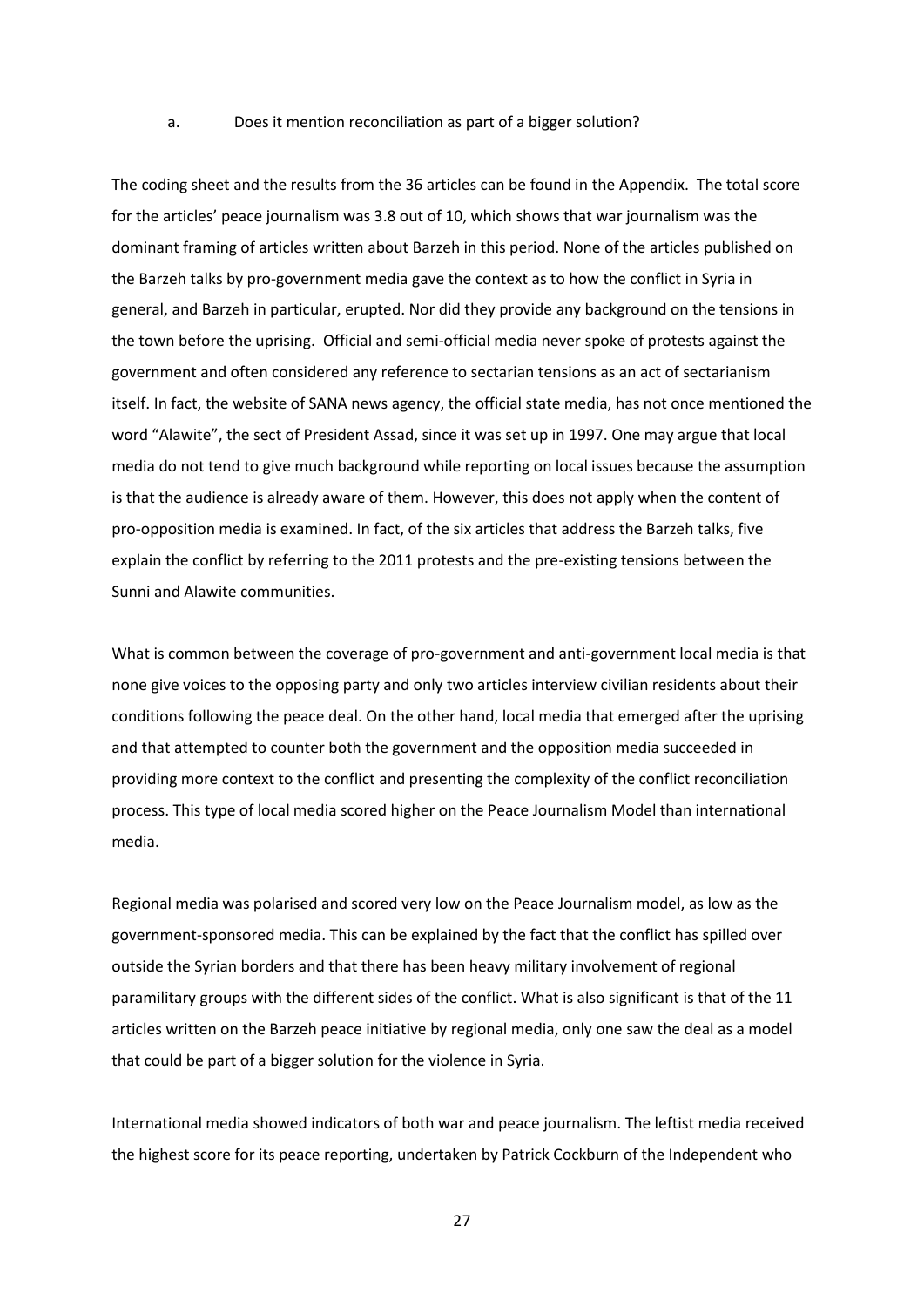was on the ground in Barzeh. (3) The Wall Street Journal also produced content that scored high on the Peace Journalism Model. (4) However, Russia Today (5) and China's CCTV (6) scored the lowest, possibly because both outlets are state-owned, and both Moscow and Beijing are actively supportive of Assad.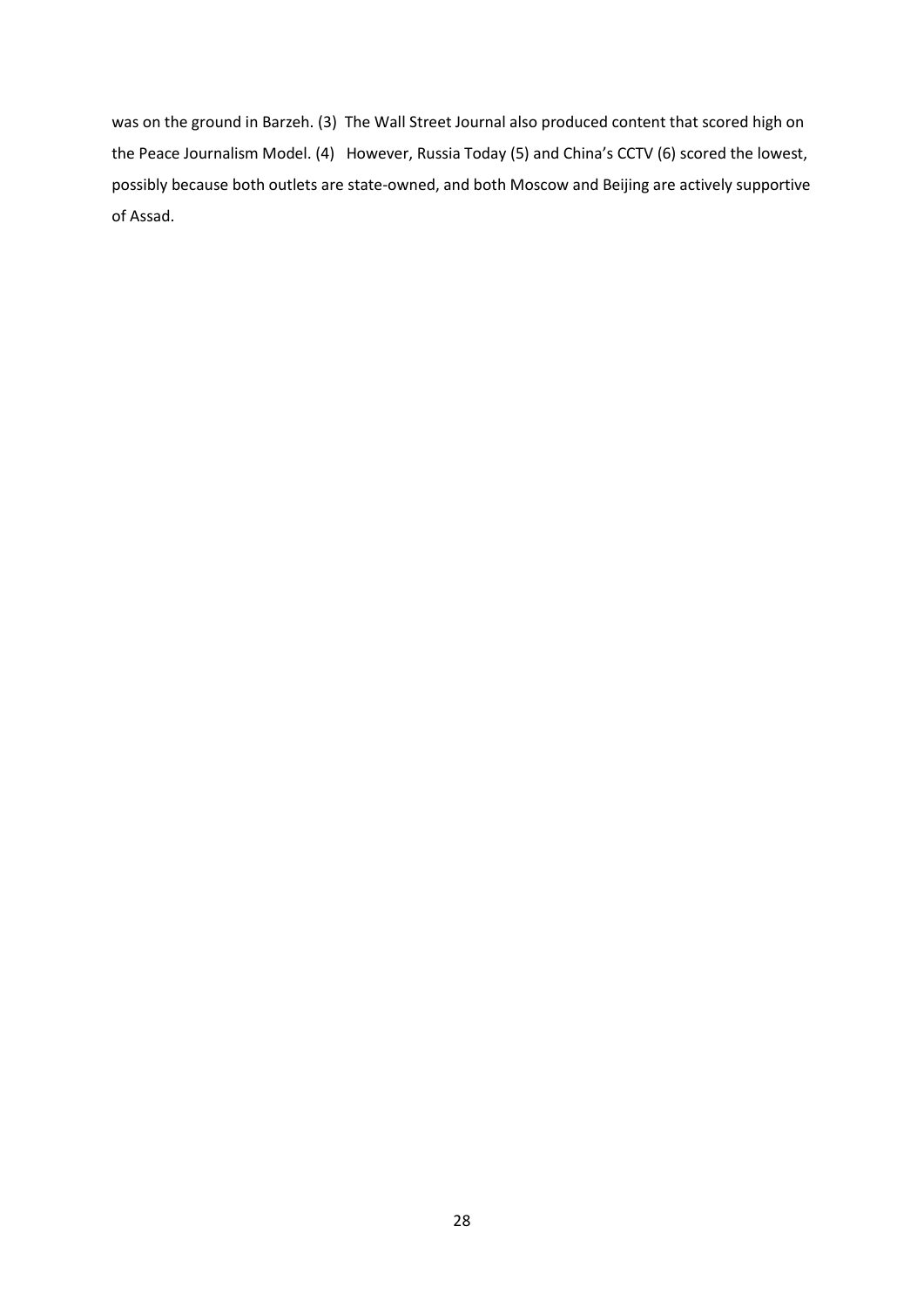# **8. Conclusion**

The content analysis of the articles published on the peace initiative in Barzeh, dubbed the most successful locally-based deal since the conflict erupted in 2011 (the Syria Institute, 2016), showed that war journalism was the dominant framing. All of the articles published both by pro-government and pro-opposition media did not give voices to the opposing party nor did they highlight the suffering of civilian residents' prior to the deal or seek their views about their conditions following the peace deal.

Websites that emerged after the uprising, with the intention of making use of the collapse of the state to take freedom of speech to a new level, have succeeded in shedding the light on the opportunities that exist within this brutal conflict. These include Syria Deeply [7], Syria Direct [8], al-Jumhouriya [9] and online radios Souriali [10] and Rozana [11].

They have done better in terms of giving voices to civil society actors than the more established international media organisations. This type of media outlet is where creative new ideas for ending the war can be found. This fact should direct institutions interested in contributing to better journalism into supporting new media initiatives set up and operated by civil society.

Finally, Barry James, the editor of a study by UNESCO (2004), said that media fulfil their mission "not only when they achieve commercial success but when they contribute to a vibrant – and tolerant – civil society that invites dispute rather than quashing dissent. The function of the media is to inform, not conform – to create, in the words of Adlai Stevenson, 'a society where it is safe to be unpopular'."

Audiences and readers may or may not be interested in violence more than peace, but the question we should ask ourselves is: Is journalism a profession or a business? If journalism is really a business aiming at making money, then stop pretending it's a profession. If it's a profession, it's about informing and educating people, and maybe only a little bit of entertainment.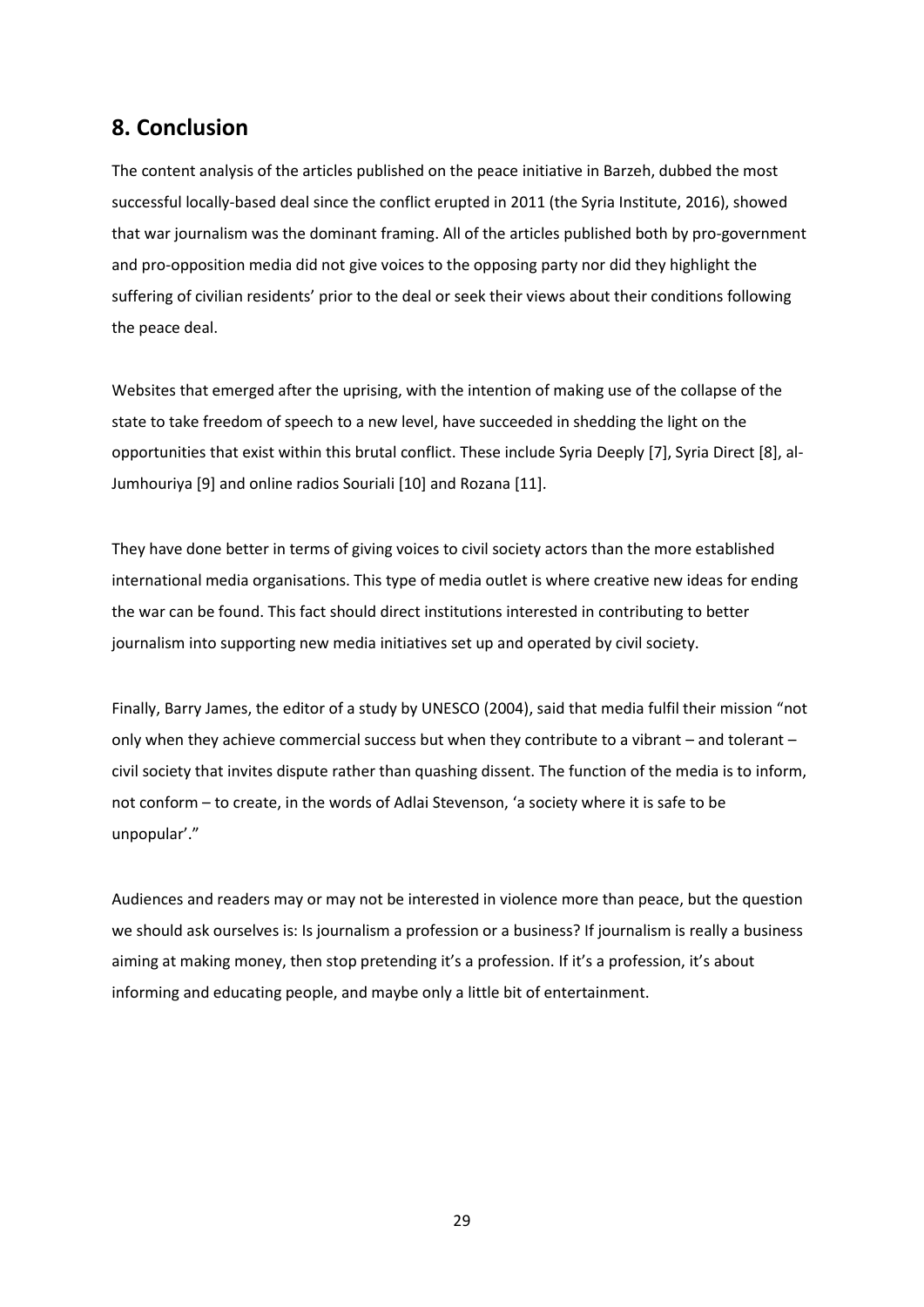# **Appendix**

| Media outlet                      | Media<br>type | conte<br>xt/<br><b>Besie</b><br>ged | voices to<br>multiple<br><b>parties</b> | Positive/<br><b>Mention</b><br>reaps | peace     | <b>Mentions</b><br><b>Enduring compromise/</b> shared<br>reconciliation checkpoints |           | local<br>participation sides | <b>Suffering</b><br>of both | <i>interviews</i><br><b>locals</b> | Part of<br>bigger<br>solution | Article type<br>score   | Media<br>score |
|-----------------------------------|---------------|-------------------------------------|-----------------------------------------|--------------------------------------|-----------|-------------------------------------------------------------------------------------|-----------|------------------------------|-----------------------------|------------------------------------|-------------------------------|-------------------------|----------------|
|                                   |               |                                     |                                         |                                      |           |                                                                                     |           |                              |                             |                                    |                               |                         |                |
| 1 Dampress                        |               | 1 No                                | <b>No</b>                               | <b>No</b>                            | Yes       | <b>No</b>                                                                           | <b>No</b> | <b>No</b>                    | <b>No</b>                   | <b>No</b>                          | Yes                           | $\overline{2}$          | 2.6            |
| 2 Khabar                          |               | 1 No                                | <b>No</b>                               | Yes                                  | Yes       | <b>No</b>                                                                           | Yes       | <b>No</b>                    | <b>No</b>                   | <b>No</b>                          | Yes                           | 4                       |                |
| 3 Shabiba                         |               | 1 No                                | <b>No</b>                               | Yes                                  | <b>No</b> | Yes                                                                                 | <b>No</b> | Yes                          | <b>No</b>                   | Yes                                | <b>No</b>                     | 4                       |                |
| 4 Tishrin                         |               | 1 No                                | <b>No</b>                               | Yes                                  | <b>No</b> | <b>No</b>                                                                           | <b>No</b> | <b>No</b>                    | <b>No</b>                   | <b>No</b>                          | <b>No</b>                     | $\mathbf{1}$            |                |
| 5 SANA                            |               | 1 No                                | <b>No</b>                               | Yes                                  | Yes       | <b>No</b>                                                                           | <b>No</b> | <b>No</b>                    | <b>No</b>                   | <b>No</b>                          | <b>No</b>                     | $\overline{\mathbf{2}}$ |                |
| <b>Damascus</b><br>6 Media Centre |               | $2$ Yes                             | No                                      | Yes                                  | <b>No</b> | Yes                                                                                 | <b>No</b> | No                           | Yes                         | Yes                                | <b>No</b>                     | 5                       | 3              |
| 7 The Syrian                      |               | $2$ Yes                             | <b>No</b>                               | Yes                                  | Yes       | Yes                                                                                 | Yes       | Yes                          | Yes                         | No                                 | Yes                           | 8                       |                |
| 8 All Syrians                     |               | $2$ Yes                             | No                                      | Yes                                  | <b>No</b> | No                                                                                  | <b>No</b> | <b>No</b>                    | No                          | <b>No</b>                          | <b>No</b>                     | $\mathbf{2}$            |                |
| Zaman<br>9 elWasl                 |               | $2$ Yes                             | <b>No</b>                               | <b>No</b>                            | <b>No</b> | No                                                                                  | <b>No</b> | No                           | No                          | No                                 | <b>No</b>                     | 1                       |                |
| 10 All 4 Syria                    |               | 2 No                                | <b>No</b>                               | <b>No</b>                            | <b>No</b> | Yes                                                                                 | No        | No                           | No                          | No                                 | <b>No</b>                     | $\mathbf{1}$            |                |
| 11 Tamadon                        |               | $2$ Yes                             | <b>No</b>                               | No                                   | <b>No</b> | No                                                                                  | <b>No</b> | No                           | No                          | <b>No</b>                          | <b>No</b>                     | $\mathbf{1}$            |                |
| 12 Syria News                     |               | 3 Yes                               | Yes                                     | Yes                                  | <b>No</b> | <b>No</b>                                                                           | Yes       | <b>No</b>                    | <b>No</b>                   | <b>No</b>                          | <b>No</b>                     | 4                       | 5.8            |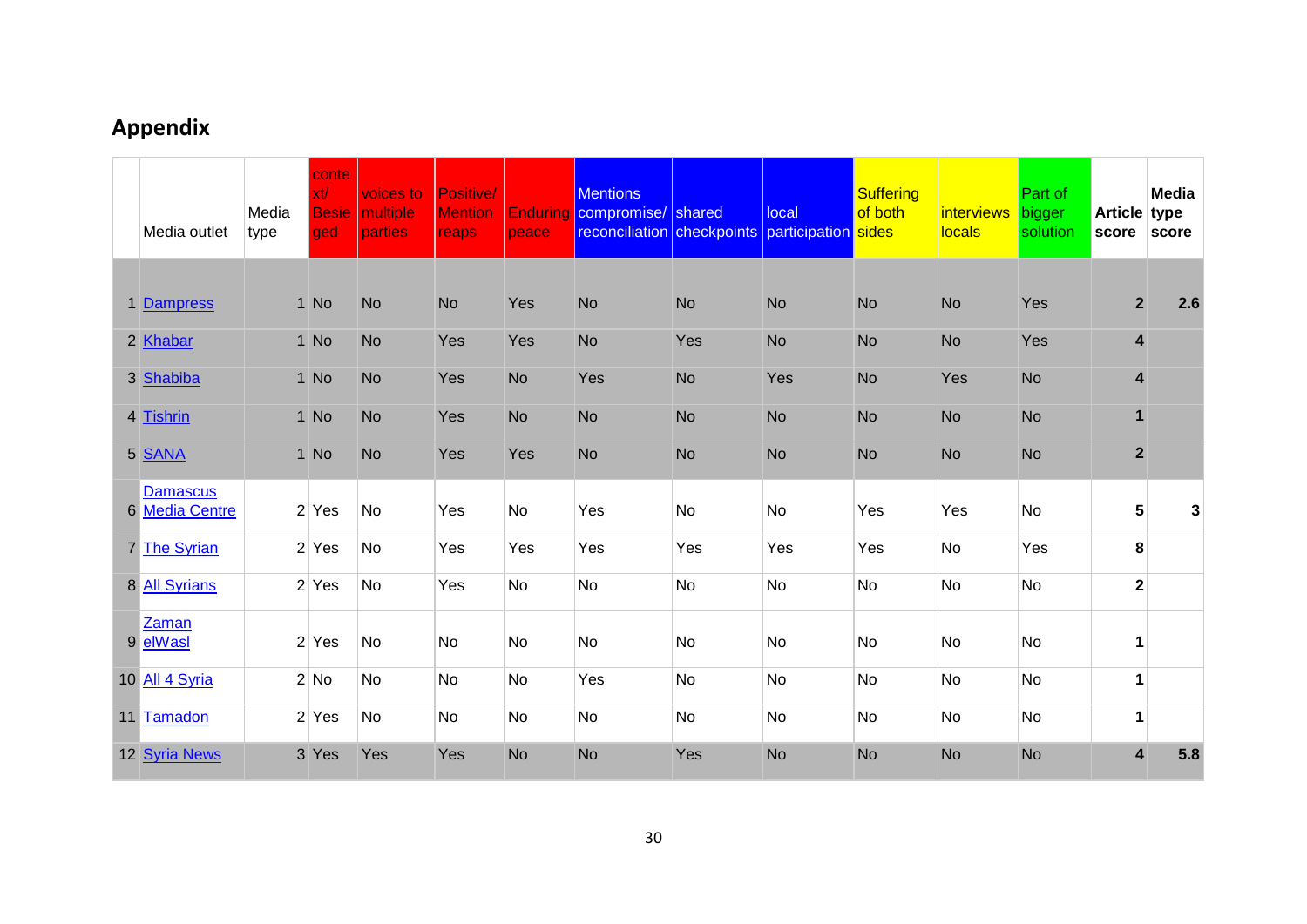| 13 Modon                                  | 3 Yes   | <b>No</b> | Yes       | Yes       | Yes       | <b>No</b> | Yes       | <b>No</b> | yes       | Yes       | $\overline{7}$          |      |
|-------------------------------------------|---------|-----------|-----------|-----------|-----------|-----------|-----------|-----------|-----------|-----------|-------------------------|------|
| <b>Al-Nour</b><br>(Communist<br>14 party) | 3 No    | No        | Yes       | Yes       | Yes       | No        | Yes       | <b>No</b> | <b>No</b> | Yes       | ${\bf 5}$               |      |
| 15 Syria Deeply                           | 3 Yes   | Yes       | <b>No</b> | No        | Yes       | Yes       | Yes       | Yes       | <b>No</b> | <b>No</b> | $\bf 6$                 |      |
| 16 Syria Direct                           | 3 Yes   | <b>No</b> | Yes       | yes       | Yes       | Yes       | <b>No</b> | Yes       | Yes       | <b>No</b> | $\overline{7}$          |      |
| 17 Manar                                  | 4 No    | No        | Yes       | Yes       | No        | Yes       | No        | No        | No        | No        | 3 <sup>1</sup>          | 2.73 |
| <b>Al Akhbar</b><br>18 alYom              | 4 No    | No        | Yes       | Yes       | Yes       | No        | Yes       | No        | No        | <b>No</b> | $\vert 4 \vert$         |      |
| 19 Ahed                                   | $4$ No  | Yes       | No        | <b>No</b> | No        | No        | No        | No        | No        | No        | $\mathbf{1}$            |      |
| 20 Annahar                                | $4$ No  | No        | No        | No        | No        | No        | No        | No        | No        | <b>No</b> | $\mathbf{0}$            |      |
| 21 Mayadeen                               | 4 No    | Yes       | Yes       | Yes       | Yes       | No        | No        | No        | Yes       | Yes       | $6 \overline{6}$        |      |
| 22 Nashra                                 | $4$ No  | No        | Yes       | Yes       | Yes       | Yes       | Yes       | No        | No        | No        | 5 <sup>1</sup>          |      |
| 23 Alam                                   | $4$ No  | No        | No        | No        | No        | No        | No        | No        | No        | No        | $\mathbf 0$             |      |
| 24 Press TV                               | $4$ No  | No        | Yes       | Yes       | <b>No</b> | No        | No        | <b>No</b> | No        | <b>No</b> | $\mathbf{2}$            |      |
| 25 Al Jazeera                             | $4$ Yes | No        | Yes       | No        | No        | No        | Yes       | No        | Yes       | No        | $\vert 4 \vert$         |      |
| 26 AlAraby                                | $4$ Yes | No        | No        | <b>No</b> | No        | No        | No        | No        | No        | <b>No</b> | $\mathbf{1}$            |      |
| 27 Al Akhbar                              | 4 No    | Yes       | No        | No        | Yes       | Yes       | No        | No        | Yes       | <b>No</b> | $\vert$ 4               |      |
| 28 RT                                     | 5 No    | No        | Yes       | No        | <b>No</b> | Yes       | Yes       | <b>No</b> | <b>No</b> | <b>No</b> | $\overline{\mathbf{3}}$ | 5.22 |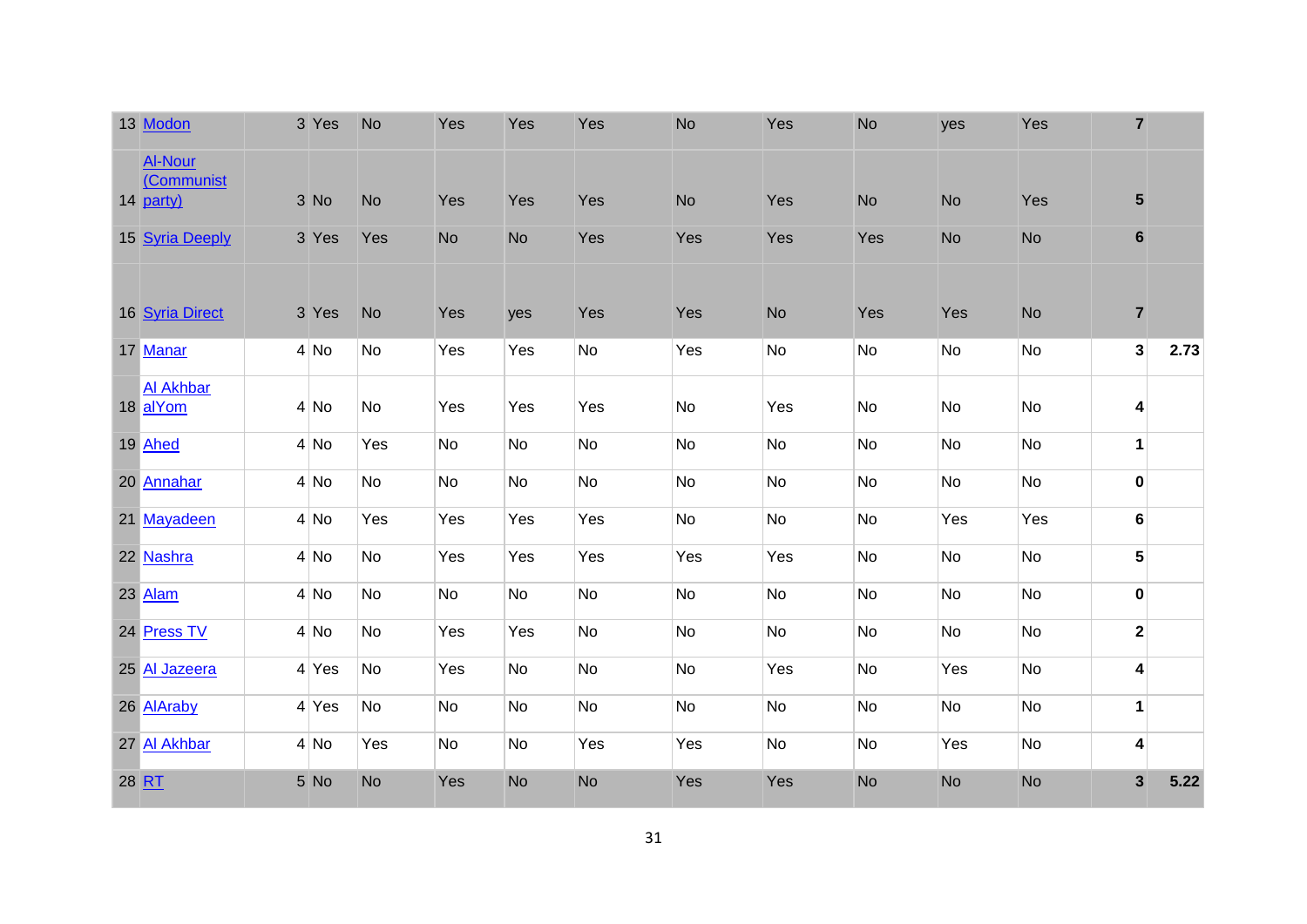|     | 29 China                             | 5 No  | Yes       | Yes       | Yes       | <b>No</b> | Yes       | <b>No</b> | <b>No</b> | <b>No</b> | <b>No</b> | 4               |  |
|-----|--------------------------------------|-------|-----------|-----------|-----------|-----------|-----------|-----------|-----------|-----------|-----------|-----------------|--|
| 30C | <b>BBC</b><br>English/Arabi          | 5 Yes | <b>No</b> | Yes       | <b>No</b> | Yes       | Yes       | <b>No</b> | Yes       | <b>No</b> | <b>No</b> | $5\phantom{.0}$ |  |
|     | 31 AFP                               | 5 Yes | Yes       | Yes       | <b>No</b> | Yes       | <b>No</b> | Yes       | <b>No</b> | Yes       | <b>No</b> | $\bf 6$         |  |
|     | 32 France24                          | 5 No  | Yes       | <b>No</b> | <b>No</b> | <b>No</b> | Yes       | <b>No</b> | <b>No</b> | yes       | <b>No</b> | $\mathbf{3}$    |  |
|     | 33 WSJ                               | 5 Yes | Yes       | <b>No</b> | Yes       | Yes       | Yes       | Yes       | Yes       | yes       | <b>No</b> | $\pmb{8}$       |  |
|     | 34 Independent                       | 5 Yes | Yes       | Yes       | Yes       | Yes       | Yes       | Yes       | Yes       | Yes       | Yes       | 10              |  |
|     | Crickey<br>35 (Australia)            | 5 Yes | <b>No</b> | Yes       | <b>No</b> | <b>No</b> | Yes       | <b>No</b> | <b>No</b> | <b>No</b> | <b>No</b> | $\mathbf{3}$    |  |
|     | 36 Reuters                           | 5 Yes | Yes       | Yes       | <b>No</b> | <b>No</b> | Yes       | <b>No</b> | <b>No</b> | Yes       | <b>No</b> | 5               |  |
|     | <b>Total Score</b>                   |       |           |           |           |           |           |           |           |           |           | 3.8             |  |
|     |                                      |       |           |           |           |           |           |           |           |           |           |                 |  |
|     |                                      |       |           |           |           |           |           |           |           |           |           |                 |  |
|     | <b>Media Type</b>                    |       |           |           |           |           |           |           |           |           |           |                 |  |
|     | $1 =$ Local pro-<br>government media |       |           |           |           |           |           |           |           |           |           |                 |  |
|     | $2 =$ Local pro-<br>opposition media |       |           |           |           |           |           |           |           |           |           |                 |  |
|     | $3$ = Other local media              |       |           |           |           |           |           |           |           |           |           |                 |  |
|     | $4 =$ Regional media                 |       |           |           |           |           |           |           |           |           |           |                 |  |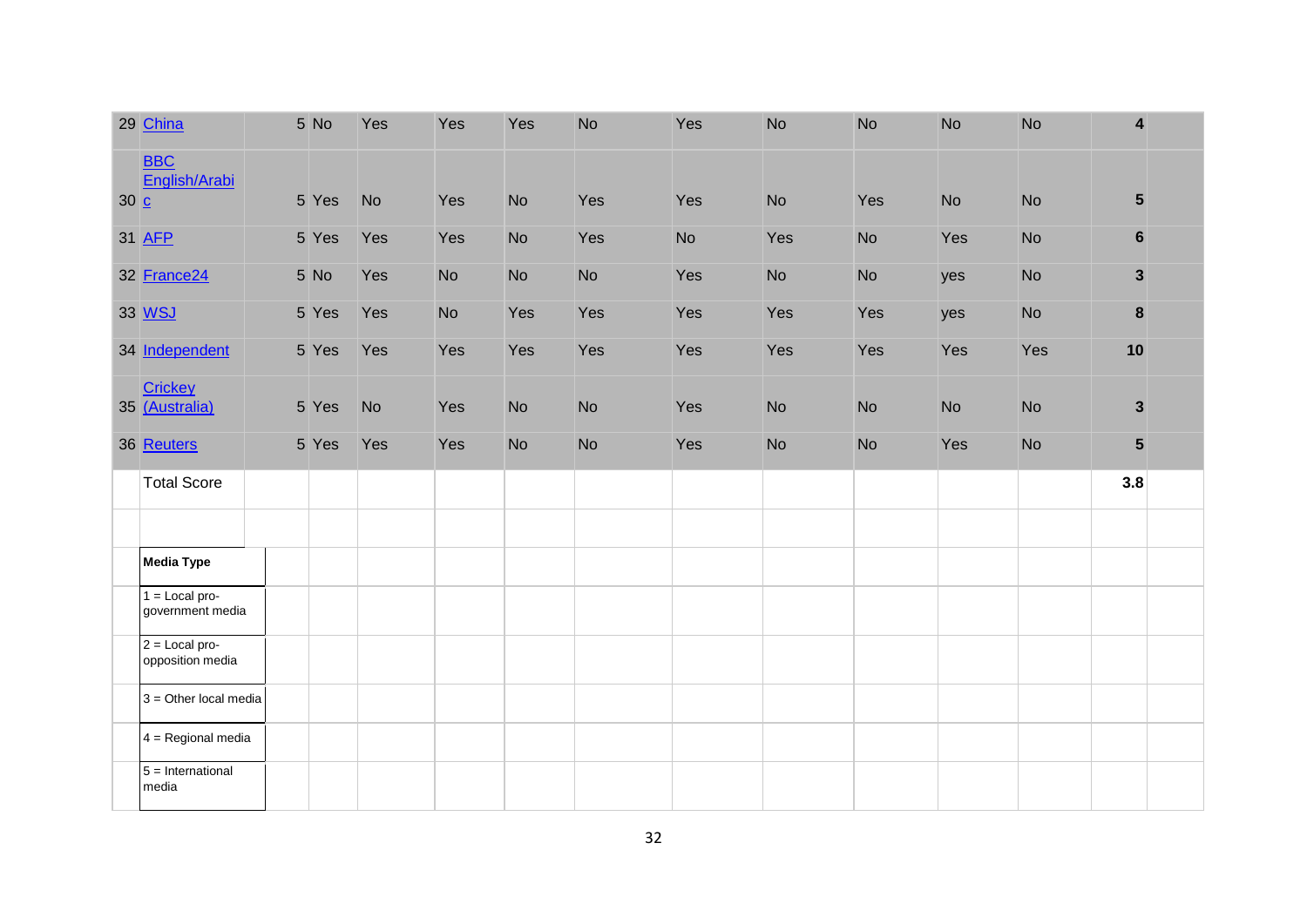# **Bibliography**

Ahlsén, P., & Svedlund, I. (2013). Peace journalism. How media reporting affects wars and conflicts (Å Carlman, Ed.). The Kvinna till Kvinna Foundation.

Ahmado, N. (2013, September). Civil Society in Syria: A Milestone for Sustainable Peace. Retrieved July 12, 2016, fro[m http://buildingpeaceforum.com/2013/09/civil-society-in-syria-a-milestone-for](http://buildingpeaceforum.com/2013/09/civil-society-in-syria-a-milestone-for-sustainable-peace/)[sustainable-peace/](http://buildingpeaceforum.com/2013/09/civil-society-in-syria-a-milestone-for-sustainable-peace/)

Al Jazeera English. Syria death toll 'surpasses 1,000' (2011, May 24). Retrieved July 19, 2016, from http://www.aljazeera.com/news/middleeast/2011/05/2011524182251952727.html

Bosman, M. (2012, June). The NGO sector in Syria – an overview. INTRAC, (30). Retrieved from <http://www.intrac.org/data/files/resources/746/Briefing-Paper-30-The-NGO-sector-in-Syria.pdf>

Buller, J (2011): A Review of Reporting Conflict: New Directions in Peace Journalism, Peace Review: A Journal of Social Justice, 23:2, 252-254

Charney, C. (2015). Syrian Perspectives on the Conflict and Local Initiatives for Peace, Justice, and Reconciliation. Syria Justice and Accountability Center. Retrieved from [http://www.charneyresearch.com/wp-content/uploads/2015/02/Report-Syrian-Perceptions-of-the-](http://www.charneyresearch.com/wp-content/uploads/2015/02/Report-Syrian-Perceptions-of-the-Conflict-and-Local-Initiatives-20151.pdf)[Conflict-and-Local-Initiatives-20151.pdf](http://www.charneyresearch.com/wp-content/uploads/2015/02/Report-Syrian-Perceptions-of-the-Conflict-and-Local-Initiatives-20151.pdf)

Dickinson, E. (2013, December). Playing with Fire: Why Private Gulf Financing for Syria's Extremist Rebels Risks Igniting Sectarian Conflict at Home. The Brookings Project on U.S. Relations with the Islamic World, (16).

Fisk, R. (2014, July 27). One of the oldest Christian communities has been destroyed as the Sunni Caliphate spreads. Retrieved fro[m http://www.independent.co.uk/voices/comment/one-of-the](http://www.independent.co.uk/voices/comment/one-of-the-oldest-christian-communities-in-the-lands-of-christ-has-been-destroyed-as-sunni-caliphate-9631796.html)[oldest-christian-communities-in-the-lands-of-christ-has-been-destroyed-as-sunni-caliphate-](http://www.independent.co.uk/voices/comment/one-of-the-oldest-christian-communities-in-the-lands-of-christ-has-been-destroyed-as-sunni-caliphate-9631796.html)[9631796.html](http://www.independent.co.uk/voices/comment/one-of-the-oldest-christian-communities-in-the-lands-of-christ-has-been-destroyed-as-sunni-caliphate-9631796.html)

Golding, P., & Elliott, P. R. C. (1979). Making the news. London: Longman

Greenwood, K., & Jenkins, J. (2015). Visual Framing of the Syrian Conflict in News and Public Affairs Magazines. Journalism Studies, 16(2).

Haspeslagh, S., & Yousuf, Z. (2015, May). Local engagement with armed groups In the midst of violence. Retrieved from [http://www.c](http://www.c-r.org/downloads/CONJ2670_Accord_new_paper_for_January_06.05.15_WEB_2.pdf)[r.org/downloads/CONJ2670\\_Accord\\_new\\_paper\\_for\\_January\\_06.05.15\\_WEB\\_2.pdf](http://www.c-r.org/downloads/CONJ2670_Accord_new_paper_for_January_06.05.15_WEB_2.pdf)

Hoffmann, J. & Hawkins, V. (eds.) (2015). Communication and Peace: Mapping an emerging field. Routledge

James, B. (2004). Media, conflict prevention and reconstruction. Paris: UNESCO.

Lund, A. (2015, May 29). Abu Mohammed al-Golani's Aljazeera Interview" Retrieved July 12, 2016, from [http://www.joshualandis.com/blog/abu-mohammed-al-golanis-aljazeera-interview-by-aron](http://www.joshualandis.com/blog/abu-mohammed-al-golanis-aljazeera-interview-by-aron-lund/)[lund/](http://www.joshualandis.com/blog/abu-mohammed-al-golanis-aljazeera-interview-by-aron-lund/)

Lynch M, Freelon D and Aday S (2014). Syria's Socially Mediated Civil War. Washington DC: Institute of Peace.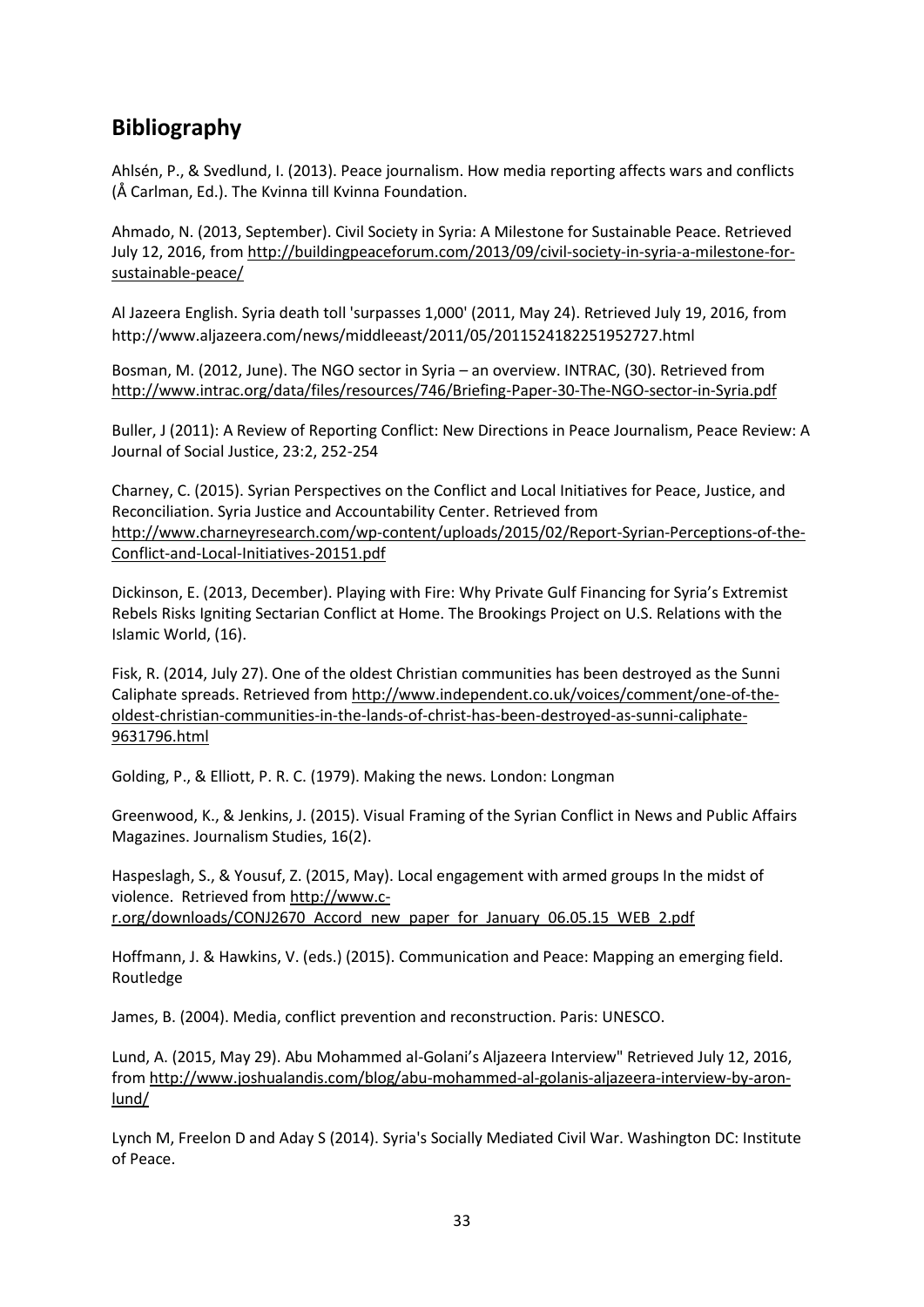Marlow, C. (2013, October 05). Inside Syria's model town: Peace, until al-Qaeda arrived. Retrieved from [http://www.telegraph.co.uk/news/worldnews/middleeast/syria/10358200/Inside-Syrias](http://www.telegraph.co.uk/news/worldnews/middleeast/syria/10358200/Inside-Syrias-model-town-Peace-until-al-Qaeda-arrived.html)[model-town-Peace-until-al-Qaeda-arrived.html](http://www.telegraph.co.uk/news/worldnews/middleeast/syria/10358200/Inside-Syrias-model-town-Peace-until-al-Qaeda-arrived.html)

McDonell, P. (2014) 'Reconciliation' takes hold in embattled Syria town. (March 9). Retrieved July 12, 2016, from<http://articles.latimes.com/2014/mar/09/world/la-fg-syria-reconciliation-20140309/2>

McGoldrick, A. (2006). War Journalism and 'Objectivity'. Conflict & Communication Online,5(2).

McGoldrick, A., & Lynch, J. (2000). PEACE JOURNALISM WHAT IS IT? HOW TO DO IT? Transcend. Retrieved from [https://www.transcend.org/tri/downloads/McGoldrick\\_Lynch\\_Peace-Journalism.pdf.](https://www.transcend.org/tri/downloads/McGoldrick_Lynch_Peace-Journalism.pdf)

Mourtada, H. (2015, November 13). Syrian activists are repairing the fabric of civil society, even as it comes undone. Retrieved July 12, 2016, from [https://www.opendemocracy.net/arab](https://www.opendemocracy.net/arab-awakening/hania-mourtada-penny-green/syrian-activists-repairing-fabric-of-civil-society-even-as-it-comes-undone)[awakening/hania-mourtada-penny-green/syrian-activists-repairing-fabric-of-civil-society-even-as-it](https://www.opendemocracy.net/arab-awakening/hania-mourtada-penny-green/syrian-activists-repairing-fabric-of-civil-society-even-as-it-comes-undone)[comes-undone](https://www.opendemocracy.net/arab-awakening/hania-mourtada-penny-green/syrian-activists-repairing-fabric-of-civil-society-even-as-it-comes-undone)

Nan, S. A., Mampilly, Z. C., & Bartoli, A. (2012). Peacemaking: From practice to theory. Santa Barbara, CA: Praeger.

Nebehay, S. (2015, January 29). Red Cross steps up aid to Syria under local truces: Senior official. Retrieved July 12, 2016, from [http://uk.reuters.com/article/us-syria-crisis-redcross](http://uk.reuters.com/article/us-syria-crisis-redcross-idUSKBN0L22D720150129)[idUSKBN0L22D720150129](http://uk.reuters.com/article/us-syria-crisis-redcross-idUSKBN0L22D720150129)

OMRAN for Strategic Studies (2014) 'Cease Fire Agreements in Syria and their Effectiveness' http://www.omrandirasat.org/node/86 (last accessed 3 October 2014).

Opening of our Help us to give the youth a future First Peace Centre for Syria. (n.d.). Retrieved July 12, 2016, from

[http://www.reliefandreconciliation.org/uploads/1/5/4/5/15455898/130716\\_countdown-en\\_3.0.pdf](http://www.reliefandreconciliation.org/uploads/1/5/4/5/15455898/130716_countdown-en_3.0.pdf)

R. D. (2012, February 17). Syrian government blocks live video streaming site Bambuser. Retrieved July 12, 2016, fro[m https://www.theguardian.com/world/2012/feb/17/syrian-government-blocks](https://www.theguardian.com/world/2012/feb/17/syrian-government-blocks-bambuser)[bambuser](https://www.theguardian.com/world/2012/feb/17/syrian-government-blocks-bambuser)

Shadid, A. (2011, May 2). In Syria, Reports of Arrests Proliferate. Retrieved July 12, 2016, from [http://www.nytimes.com/2011/05/03/world/middleeast/03syria.html?\\_r=0](http://www.nytimes.com/2011/05/03/world/middleeast/03syria.html?_r=0)

Siege Watch. (2016, February). The Syrian Institute. Retrieved from [http://siegewatch.org/wp](http://siegewatch.org/wp-content/uploads/2015/10/PAX-RAPPORT-SIEGE-WATCH-FINAL-SINGLE-PAGES-DEF.pdf)[content/uploads/2015/10/PAX-RAPPORT-SIEGE-WATCH-FINAL-SINGLE-PAGES-DEF.pdf](http://siegewatch.org/wp-content/uploads/2015/10/PAX-RAPPORT-SIEGE-WATCH-FINAL-SINGLE-PAGES-DEF.pdf)

Small, M., Singer, J. D., & Singer, J. D. (1982). Resort to arms: International and civil wars, 1816-1980. Beverly Hills, CA: Sage Publications.

Syria Direct: In Barzeh, 'siege left rebels with no choice but to accept reconciliation'. (2014, April 3). Retrieved July 12, 2016, from [http://syriadirect.org/news/in-barzeh-](http://syriadirect.org/news/in-barzeh-‘siege-left-rebels-with-no-choice-but-to-accept-reconciliation’/)'siege-left-rebels-with-no[choice-but-to-accept-](http://syriadirect.org/news/in-barzeh-‘siege-left-rebels-with-no-choice-but-to-accept-reconciliation’/)reconciliation'/